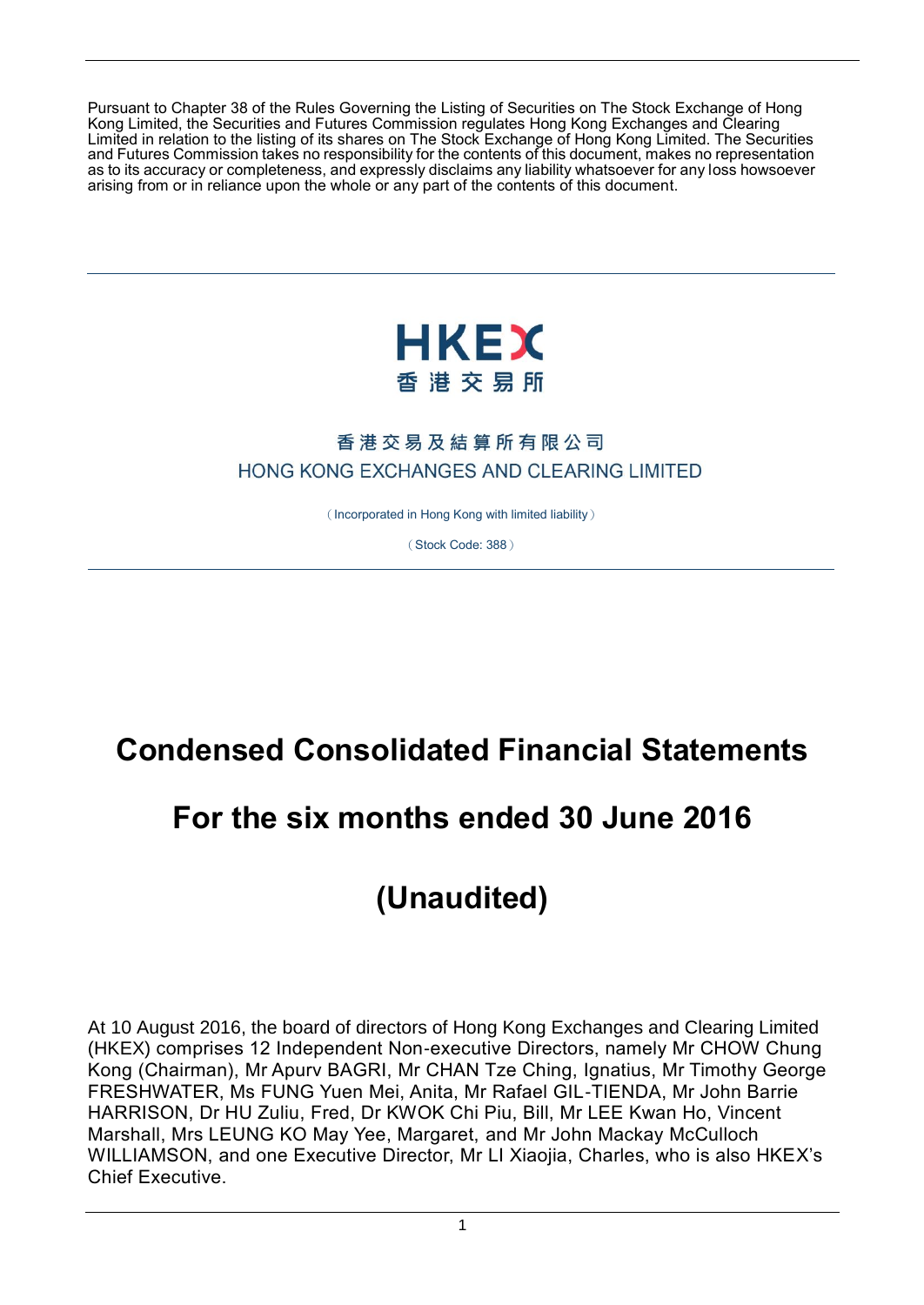# **CONDENSED CONSOLIDATED INCOME STATEMENT (UNAUDITED)**

(Financial figures are expressed in Hong Kong Dollar)

|                                                                                                       |                  | <b>Six months</b><br>ended | Six months<br>ended |
|-------------------------------------------------------------------------------------------------------|------------------|----------------------------|---------------------|
|                                                                                                       | Note             | 30 Jun 2016<br>\$m         | 30 Jun 2015<br>\$m  |
|                                                                                                       |                  |                            |                     |
| Trading fees and trading tariff                                                                       | 3                | 2,255                      | 2,941               |
| Stock Exchange listing fees                                                                           |                  | 531                        | 564                 |
| Clearing and settlement fees                                                                          |                  | 1,187                      | 1,676               |
| Depository, custody and nominee services fees                                                         |                  | 473                        | 483                 |
| Market data fees<br>Other revenue                                                                     |                  | 404                        | 386<br>407          |
|                                                                                                       |                  | 406                        |                     |
| <b>REVENUE</b>                                                                                        | $\overline{2}$   | 5,256                      | 6,457               |
| Investment income                                                                                     |                  | 410                        | 402                 |
| Interest rebates to Participants                                                                      |                  | (55)                       | (11)                |
| Net investment income                                                                                 | 4                | 355                        | 391                 |
| Sundry income                                                                                         |                  | 19                         | 5                   |
| <b>REVENUE AND OTHER INCOME</b>                                                                       |                  | 5,630                      | 6,853               |
| <b>OPERATING EXPENSES</b>                                                                             |                  |                            |                     |
| Staff costs and related expenses                                                                      | 5                | (1,016)                    | (1,034)             |
| Information technology and computer maintenance expenses                                              |                  | (251)                      | (251)               |
| Premises expenses                                                                                     |                  | (162)                      | (139)               |
| Product marketing and promotion expenses                                                              |                  | (21)                       | (21)                |
| Legal and professional fees                                                                           |                  | (46)                       | (29)                |
| Other operating expenses:                                                                             |                  |                            |                     |
| Reversal of provision for impairment losses arising from<br>Participants' default on market contracts | 6                |                            | 77                  |
| <b>Others</b>                                                                                         |                  | (192)                      | (183)               |
|                                                                                                       |                  | (1,688)                    | (1,580)             |
| <b>EBITDA*</b>                                                                                        |                  | 3,942                      | 5,273               |
| Depreciation and amortisation                                                                         |                  | (382)                      | (325)               |
| <b>OPERATING PROFIT</b>                                                                               |                  | 3,560                      | 4,948               |
| Finance costs                                                                                         | $\boldsymbol{7}$ | (43)                       | (77)                |
| Share of loss of a joint venture                                                                      |                  | (5)                        | (5)                 |
| PROFIT BEFORE TAXATION                                                                                | $\overline{2}$   | 3,512                      | 4,866               |
| <b>TAXATION</b>                                                                                       | 8                | (540)                      | (783)               |
| PROFIT FOR THE PERIOD                                                                                 |                  |                            | 4,083               |
|                                                                                                       |                  | 2,972                      |                     |
| PROFIT/(LOSS) ATTRIBUTABLE TO:                                                                        |                  |                            |                     |
| - Shareholders of HKEX                                                                                |                  | 2,985                      | 4,095               |
| - Non-controlling interests                                                                           |                  | (13)                       | (12)                |
|                                                                                                       |                  | 2,972                      | 4,083               |
| <b>Basic earnings per share</b>                                                                       | 9(a)             | \$2.47                     | \$3.49              |
| Diluted earnings per share                                                                            | 9(b)             | \$2.47                     | \$3.47              |

**\*** EBITDA represents earnings before interest expenses and other finance costs, taxation, depreciation and amortisation. It excludes the Group's share of results of the joint venture.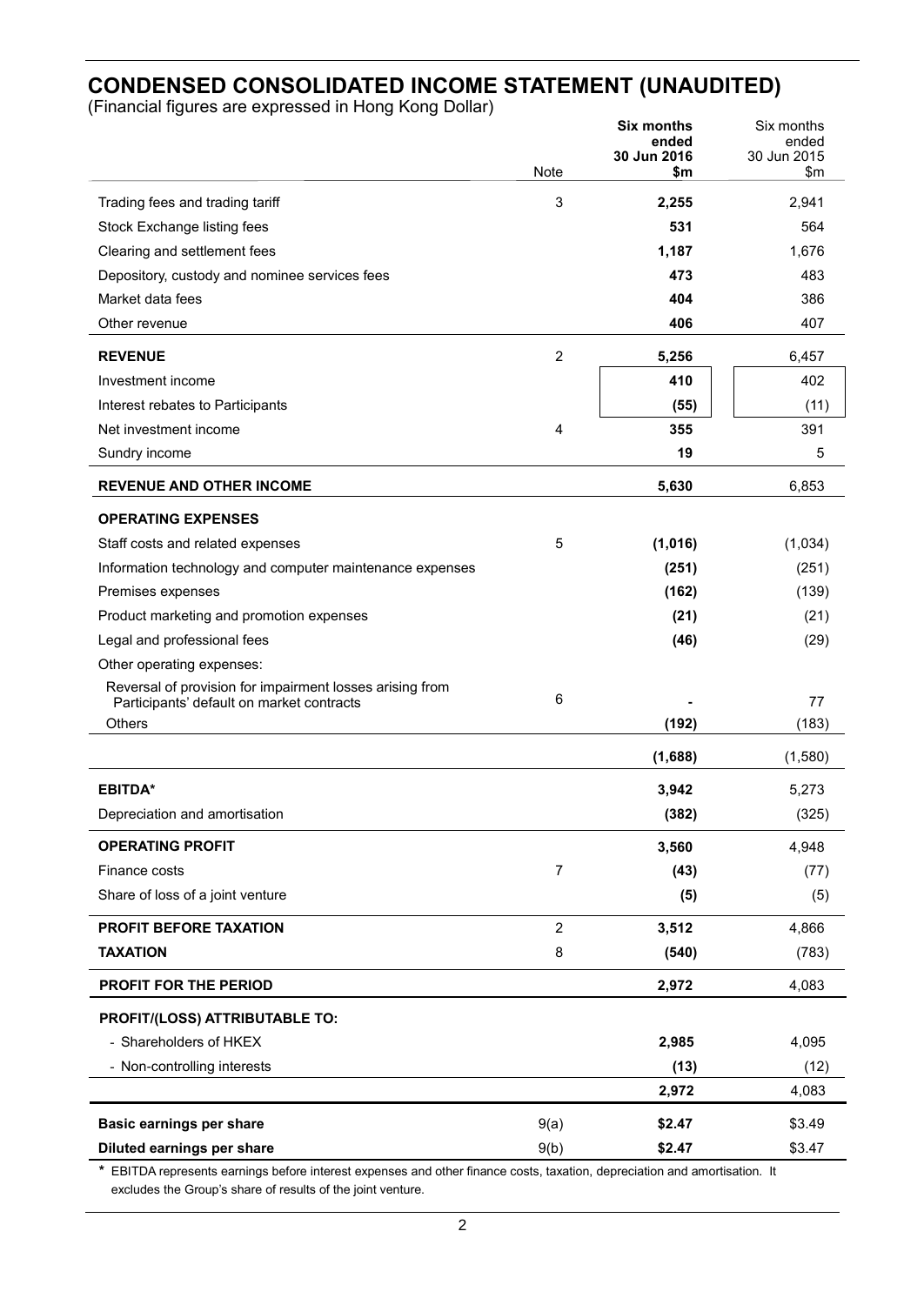# **CONDENSED CONSOLIDATED STATEMENT OF COMPREHENSIVE INCOME (UNAUDITED)**

|                                                                | Six months<br>ended<br>30 Jun 2016 | Six months<br>ended<br>30 Jun 2015 |
|----------------------------------------------------------------|------------------------------------|------------------------------------|
|                                                                | \$m                                | \$m                                |
| <b>PROFIT FOR THE PERIOD</b>                                   | 2,972                              | 4,083                              |
| <b>OTHER COMPREHENSIVE INCOME</b>                              |                                    |                                    |
| Items that may be reclassified subsequently to profit or loss: |                                    |                                    |
| Currency translation differences of foreign subsidiaries       |                                    |                                    |
| recorded in exchange reserve                                   | 10                                 | (3)                                |
| <b>OTHER COMPREHENSIVE INCOME</b>                              | 10                                 | (3)                                |
| <b>TOTAL COMPREHENSIVE INCOME</b>                              | 2,982                              | 4,080                              |
| <b>TOTAL COMPREHENSIVE INCOME ATTRIBUTABLE TO:</b>             |                                    |                                    |
| - Shareholders of HKEX                                         | 2,995                              | 4,092                              |
| - Non-controlling interests                                    | (13)                               | (12)                               |
| <b>TOTAL COMPREHENSIVE INCOME</b>                              | 2,982                              | 4,080                              |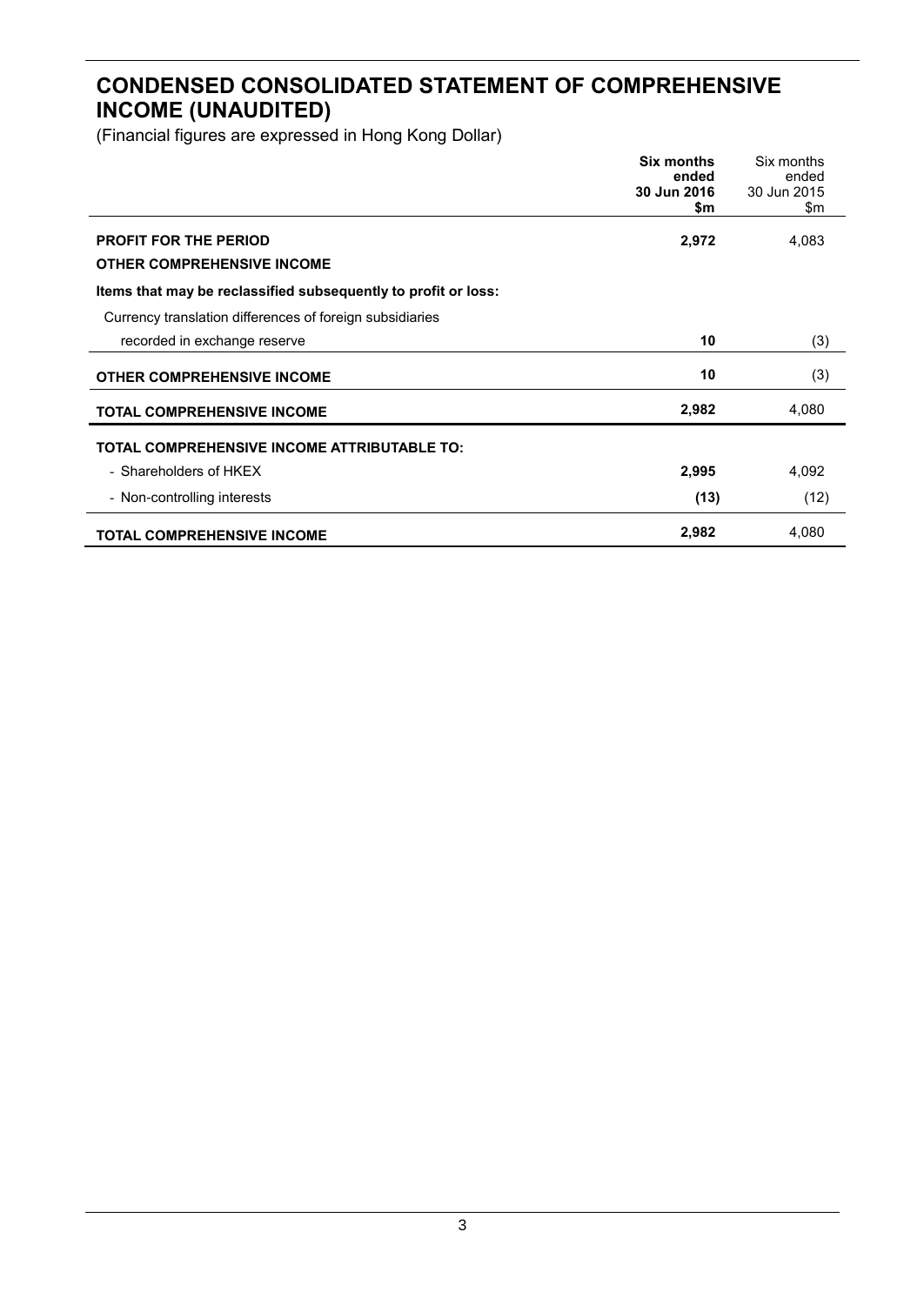# **CONDENSED CONSOLIDATED STATEMENT OF FINANCIAL POSITION (UNAUDITED)**

|                                                             |        | At 30 Jun 2016 |                | At 31 Dec 2015 |         |                |         |
|-------------------------------------------------------------|--------|----------------|----------------|----------------|---------|----------------|---------|
|                                                             |        | Current        | Non-current    | Total          | Current | Non-current    | Total   |
| <b>ASSETS</b>                                               | Note   | \$m            | \$m            | \$m            | \$m     | \$m            | \$m\$   |
| Cash and cash equivalents                                   | 11     | 98,053         | $\blacksquare$ | 98,053         | 110,890 | $\overline{a}$ | 110,890 |
| Financial assets measured at fair value                     |        |                |                |                |         |                |         |
| through profit or loss                                      | 11     | 56,265         |                | 56,265         | 72,705  | $\overline{a}$ | 72,705  |
| Financial assets measured at amortised cost                 | 11     | 24,224         | 62             | 24,286         | 19,439  | 57             | 19,496  |
| Accounts receivable, prepayments and deposits               | 11, 12 | 7,903          | 21             | 7,924          | 15,535  | 21             | 15,556  |
| <b>Taxation recoverable</b>                                 |        | 2              |                | 2              | 2       |                | 2       |
| Interest in a joint venture                                 |        |                | 63             | 63             |         | 68             | 68      |
| Goodwill and other intangible assets                        |        |                | 17,842         | 17,842         |         | 17,872         | 17,872  |
| Fixed assets                                                |        |                | 1,491          | 1,491          |         | 1,560          | 1,560   |
| Lease premium for land                                      |        |                | 21             | 21             |         | 22             | 22      |
| Deferred tax assets                                         |        |                | 32             | 32             |         | 22             | 22      |
| <b>Total assets</b>                                         |        | 186,447        | 19,532         | 205,979        | 218,571 | 19,622         | 238,193 |
| <b>LIABILITIES AND EQUITY</b>                               |        |                |                |                |         |                |         |
| Liabilities                                                 |        |                |                |                |         |                |         |
| Financial liabilities at fair value through profit or loss  | 13     | 47,850         |                | 47,850         | 64,486  |                | 64,486  |
| Margin deposits, Mainland security and settlement           |        |                |                |                |         |                |         |
| deposits, and cash collateral from Clearing<br>Participants | 14     | 106,005        |                | 106,005        | 115,213 | $\overline{a}$ | 115,213 |
| Accounts payable, accruals and other liabilities            | 15     | 8,073          | 22             | 8,095          | 15,270  | 15             | 15,285  |
| Deferred revenue                                            |        | 495            |                | 495            | 773     | $\overline{a}$ | 773     |
| Taxation payable                                            |        | 845            | $\blacksquare$ | 845            | 653     | $\blacksquare$ | 653     |
| Other financial liabilities                                 |        | 49             |                | 49             | 42      |                | 42      |
| Participants' contributions to Clearing House Funds         | 16     | 7,196          | $\blacksquare$ | 7,196          | 7,474   | $\blacksquare$ | 7,474   |
| <b>Borrowings</b>                                           | 17     |                | 3,418          | 3,418          |         | 3,409          | 3,409   |
| Provisions                                                  |        | 84             | 68             | 152            | 65      | 70             | 135     |
| Deferred tax liabilities                                    |        |                | 754            | 754            |         | 761            | 761     |
| <b>Total liabilities</b>                                    |        | 170,597        | 4,262          | 174,859        | 203,976 | 4,255          | 208,231 |
| <b>Equity</b>                                               |        |                |                |                |         |                |         |
| Share capital                                               | 18     |                |                | 20,816         |         |                | 19,285  |
| Shares held for Share Award Scheme                          | 18     |                |                | (578)          |         |                | (590)   |
| Employee share-based compensation reserve                   | 19     |                |                | 281            |         |                | 199     |
| Exchange reserve                                            |        |                |                | (244)          |         |                | (254)   |
| Designated reserves                                         | 20     |                |                | 776            |         |                | 778     |
| Reserve relating to written put options to                  |        |                |                |                |         |                |         |
| non-controlling interests                                   |        |                |                | (293)          |         |                | (293)   |
| Retained earnings                                           |        |                |                | 10,229         |         |                | 10,691  |
| Equity attributable to shareholders of HKEX                 |        |                |                | 30,987         |         |                | 29,816  |
| Non-controlling interests                                   |        |                |                | 133            |         |                | 146     |
| <b>Total equity</b>                                         |        |                |                | 31,120         |         |                | 29,962  |
| <b>Total liabilities and equity</b>                         |        |                |                | 205,979        |         |                | 238,193 |
| <b>Net current assets</b>                                   |        |                |                | 15,850         |         |                | 14,595  |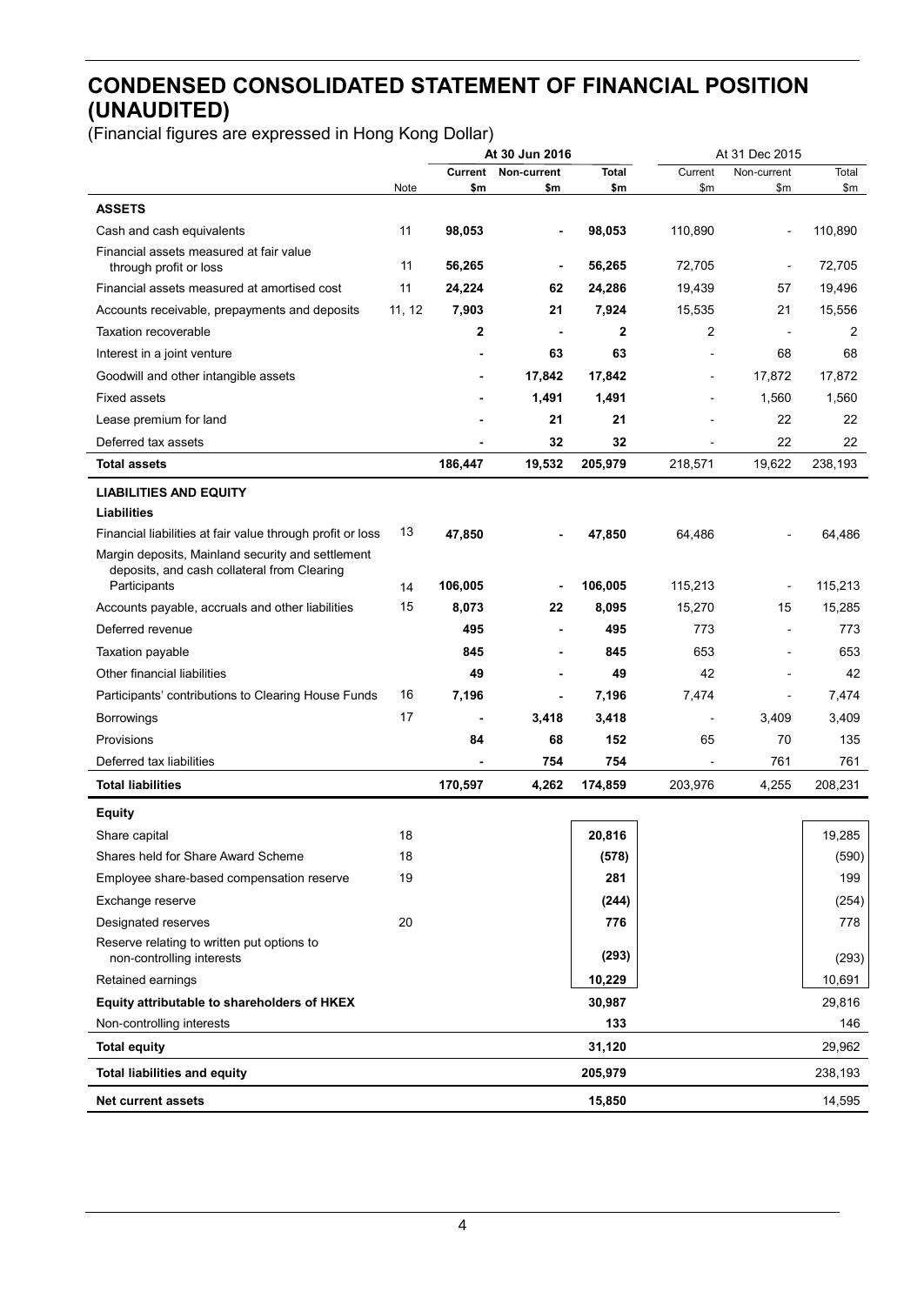# **CONDENSED CONSOLIDATED STATEMENT OF CHANGES IN EQUITY (UNAUDITED)**

|                                                                    | Attributable to shareholders of HKEX |                          |                 |                |                          |                          |              |                          |                |
|--------------------------------------------------------------------|--------------------------------------|--------------------------|-----------------|----------------|--------------------------|--------------------------|--------------|--------------------------|----------------|
|                                                                    | Share capital                        | Employee                 |                 |                | Reserve                  |                          |              |                          |                |
|                                                                    | and shares held                      | share-based              |                 |                | relating to written      |                          |              |                          |                |
|                                                                    | for Share Award                      | compensation             |                 | Designated     | put options to           |                          |              | Non-                     |                |
|                                                                    | <b>Scheme</b>                        | reserve                  | <b>Exchange</b> | reserves       | non-controlling          | Retained                 |              | controlling              | Total          |
|                                                                    | (note $18$ )                         | (note 19)                | reserve         | (note 20)      | interests                | earnings                 | <b>Total</b> | interests                | equity         |
|                                                                    | \$m                                  | \$m                      | \$m             | \$m            | \$m                      | \$m                      | \$m          | \$m                      | \$m            |
| At 1 Jan 2016                                                      | 18,695                               | 199                      | (254)           | 778            | (293)                    | 10,691                   | 29,816       | 146                      | 29,962         |
| Profit/(loss) for the period                                       | $\blacksquare$                       | $\overline{\phantom{0}}$ | ۰               | $\sim$         | $\overline{\phantom{a}}$ | 2,985                    | 2,985        | (13)                     | 2,972          |
| Other comprehensive income                                         | $\,$                                 | $\blacksquare$           | 10              | $\blacksquare$ |                          |                          | 10           |                          | 10             |
| Total comprehensive income                                         | $\sim$                               | $\sim$                   | 10              | $\sim$         | $\sim$                   | 2,985                    | 2,995        | (13)                     | 2,982          |
| Total contributions by and distributions to shareholders of HKEX,  |                                      |                          |                 |                |                          |                          |              |                          |                |
| recognised directly in equity:                                     |                                      |                          |                 |                |                          |                          |              |                          |                |
| - 2015 final dividend at \$2.87 per share                          |                                      |                          |                 |                | $\sim$                   | (3, 459)                 | (3, 459)     |                          | (3, 459)       |
| - Unclaimed HKEX dividends forfeited (note 15)                     |                                      | $\blacksquare$           |                 |                | $\sim$                   | 11                       | 11           | $\overline{\phantom{a}}$ | 11             |
| - Shares issued in lieu of cash dividends                          | 1,522                                |                          | ۰.              |                | $\blacksquare$           | $\overline{\phantom{a}}$ | 1,522        |                          | 1,522          |
| - Vesting of shares of Share Award Scheme                          | 21                                   | (20)                     |                 | $\blacksquare$ | $\overline{\phantom{a}}$ | (1)                      |              | $\blacksquare$           | $\blacksquare$ |
| - Employee share-based compensation benefits                       |                                      | 102                      |                 |                | $\sim$                   | $\overline{\phantom{a}}$ | 102          |                          | 102            |
| - Transfer of reserves                                             | $\blacksquare$                       | $\blacksquare$           | ۰.              | (2)            | $\sim$                   | $\mathbf{2}$             |              | $\overline{\phantom{a}}$ | $\sim$         |
| Total transactions with shareholders recognised directly in equity | 1,543                                | 82                       | ۰.              | (2)            | $\sim$                   | (3, 447)                 | (1,824)      | $\blacksquare$           | (1,824)        |
| At 30 Jun 2016                                                     | 20,238                               | 281                      | (244)           | 776            | (293)                    | 10,229                   | 30,987       | 133                      | 31,120         |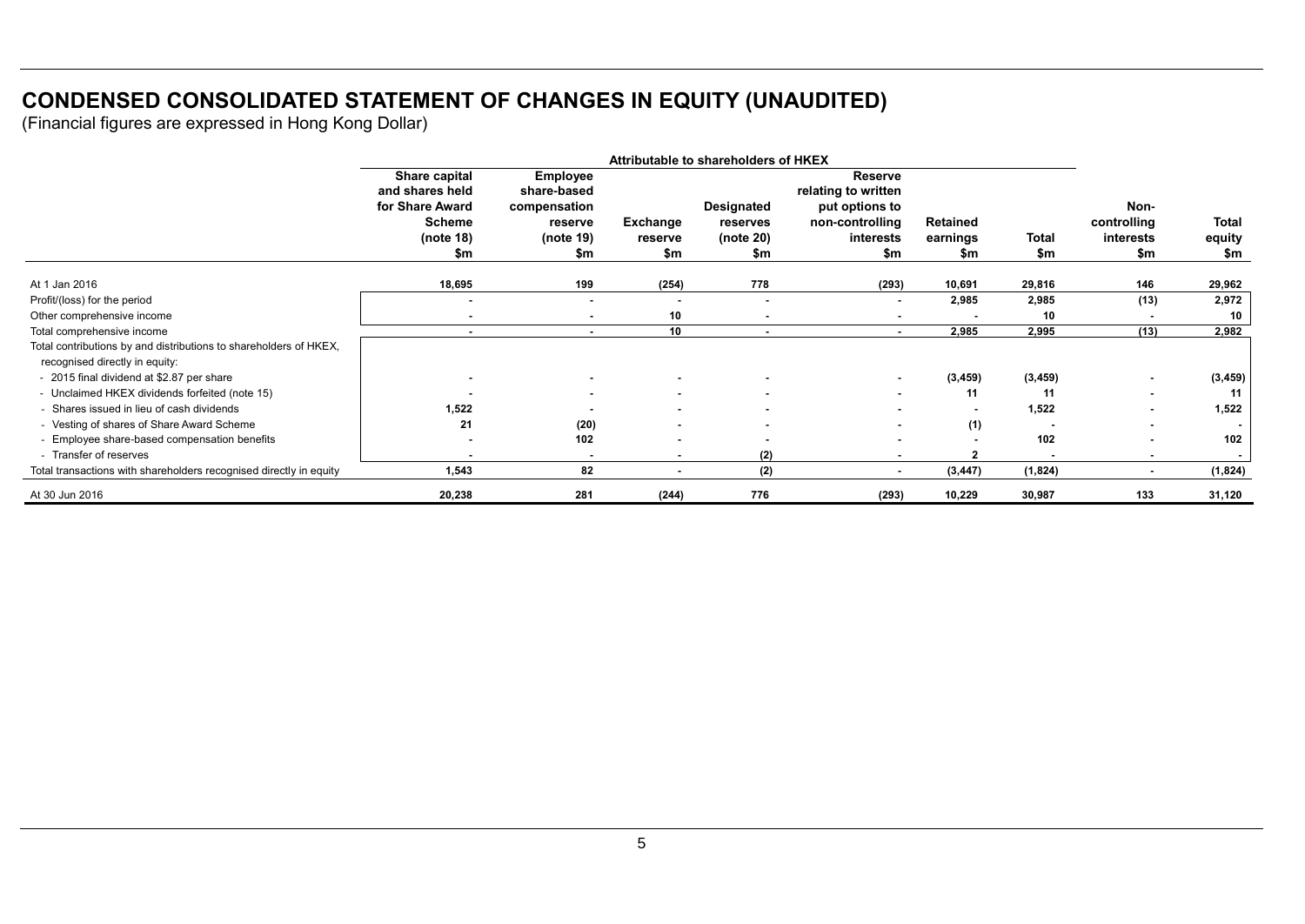# **CONDENSED CONSOLIDATED STATEMENT OF CHANGES IN EQUITY (UNAUDITED)**

|                                                                    | Attributable to shareholders of HKEX |                          |              |                          |                          |                                       |          |         |             |               |
|--------------------------------------------------------------------|--------------------------------------|--------------------------|--------------|--------------------------|--------------------------|---------------------------------------|----------|---------|-------------|---------------|
|                                                                    |                                      |                          |              |                          |                          | Reserve                               |          |         |             |               |
|                                                                    | Share capital<br>and shares held     | Employee<br>share-based  |              |                          |                          | relating to written<br>put options to |          |         | Non-        |               |
|                                                                    | for Share Award compensation         |                          | Exchange     | Convertible              | Designated               | non-controlling                       | Retained |         | controlling | Total         |
|                                                                    | Scheme                               | reserve                  | reserve      | bond reserve             | reserves                 | interests                             | earnings | Total   | interests   | equity        |
|                                                                    | \$m\$                                | \$m\$                    | \$m\$        | \$m\$                    | \$m\$                    | \$m\$                                 | \$m      | \$m\$   | \$m\$       | $\mathsf{Sm}$ |
| At 1 Jan 2015                                                      | 11,743                               | 142                      | (247)        | 409                      | 643                      | (217)                                 | 8,800    | 21,273  | 86          | 21,359        |
| Profit/(loss) for the period                                       |                                      | $\overline{\phantom{a}}$ |              | $\overline{\phantom{a}}$ | $\overline{\phantom{a}}$ | $\sim$                                | 4,095    | 4,095   | (12)        | 4,083         |
| Other comprehensive income                                         |                                      |                          | (3)          |                          |                          |                                       |          | (3)     |             | (3)           |
| Total comprehensive income                                         | $\sim$                               | $\sim$                   | (3)          | $\sim$                   | $\sim$                   | $\sim$                                | 4,095    | 4,092   | (12)        | 4,080         |
| Total contributions by and distributions to shareholders of HKEX,  |                                      |                          |              |                          |                          |                                       |          |         |             |               |
| recognised directly in equity:                                     |                                      |                          |              |                          |                          |                                       |          |         |             |               |
| - 2014 final dividend at \$2.15 per share                          |                                      |                          |              |                          |                          |                                       | (2,533)  | (2,533) |             | (2,533)       |
| - Unclaimed HKEX dividends forfeited (note 15)                     |                                      |                          |              |                          |                          |                                       | 9        |         |             | 9             |
| - Shares issued upon exercise of employee share options            | 3                                    |                          |              |                          |                          |                                       |          | 3       |             | 3             |
| - Shares issued in lieu of cash dividends                          | 1,293                                |                          |              |                          |                          |                                       |          | 1,293   |             | 1,293         |
| - Vesting of shares of Share Award Scheme                          | 13                                   | (13)                     |              |                          |                          |                                       |          |         |             |               |
| - Employee share-based compensation benefits                       |                                      | 80                       |              |                          |                          |                                       |          | 80      |             | 80            |
| - Tax credit relating to Share Award Scheme (note 8(b))            |                                      |                          |              |                          |                          |                                       | 6        | 6       |             | 6             |
| - Conversion of convertible bonds                                  | 3,877                                |                          |              | (409)                    |                          |                                       | 266      | 3,734   |             | 3,734         |
| - Transfer of reserves                                             |                                      |                          |              |                          | (1)                      |                                       |          |         |             | $\sim$        |
| - Transfer of reserves - surplus of reversal of provision for      |                                      |                          |              |                          |                          |                                       |          |         |             |               |
| closing-out losses by a defaulting Clearing Participant            |                                      |                          |              |                          | 100                      |                                       | (100)    |         |             |               |
| Total changes in ownership interests in subsidiaries that do not   |                                      |                          |              |                          |                          |                                       |          |         |             |               |
| result in a loss of control:                                       |                                      |                          |              |                          |                          |                                       |          |         |             |               |
| - Changes in ownership interest in a subsidiary                    |                                      | $\overline{\phantom{a}}$ |              |                          | $\overline{\phantom{a}}$ | $\sim$                                | (35)     | (35)    | 35          | $\sim$        |
| Total transactions with shareholders recognised directly in equity | 5,186                                | 67                       | $\mathbf{r}$ | (409)                    | 99                       |                                       | (2,386)  | 2,557   | 35          | 2,592         |
| At 30 Jun 2015                                                     | 16,929                               | 209                      | (250)        | ٠                        | 742                      | (217)                                 | 10,509   | 27,922  | 109         | 28,031        |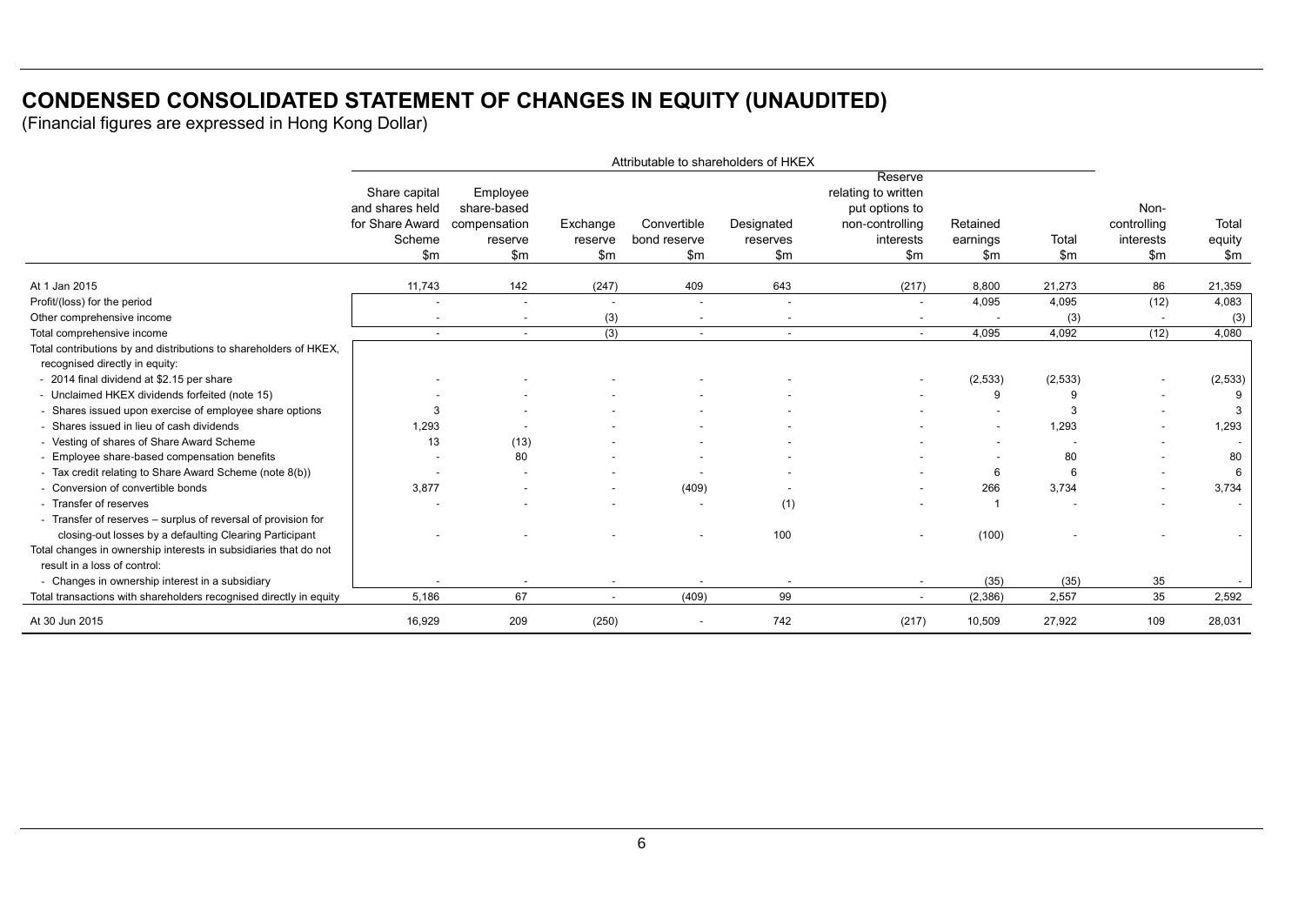# **CONDENSED CONSOLIDATED STATEMENT OF CASH FLOWS (UNAUDITED)**

(Financial figures are expressed in Hong Kong Dollar)

|                                                                                                                                                                                                       | Note | <b>Six months</b><br>ended<br>30 Jun 2016<br>\$m | Six months<br>ended<br>30 Jun 2015<br>\$m |
|-------------------------------------------------------------------------------------------------------------------------------------------------------------------------------------------------------|------|--------------------------------------------------|-------------------------------------------|
| <b>CASH FLOWS FROM PRINCIPAL OPERATING ACTIVITIES</b>                                                                                                                                                 |      |                                                  |                                           |
|                                                                                                                                                                                                       |      |                                                  |                                           |
| Net cash inflow from principal operating activities                                                                                                                                                   | 21   | 3,436                                            | 5,052                                     |
| <b>CASH FLOWS FROM OTHER OPERATING ACTIVITIES</b><br>(Payments to)/receipts from external fund managers for<br>(purchases)/sales of financial assets measured at fair value<br>through profit or loss |      | (2,000)                                          | 400                                       |
|                                                                                                                                                                                                       |      |                                                  |                                           |
| Net cash inflow from operating activities                                                                                                                                                             |      | 1,436                                            | 5,452                                     |
| <b>CASH FLOWS FROM INVESTING ACTIVITIES</b>                                                                                                                                                           |      |                                                  |                                           |
| Payments for purchases of fixed assets and intangible assets                                                                                                                                          |      | (277)                                            | (268)                                     |
| Net (increase)/decrease in financial assets of Corporate Funds:<br>Increase in time deposits with original maturities more than<br>three months                                                       |      | (1,017)                                          | (285)                                     |
| Payments for purchase of financial assets measured at                                                                                                                                                 |      |                                                  |                                           |
| amortised cost (excluding time deposits)                                                                                                                                                              |      | (464)                                            |                                           |
| Net proceeds from sales of financial assets measured at fair<br>value through profit or loss                                                                                                          |      |                                                  | 187                                       |
| Interest received from financial assets measured at fair value<br>through profit or loss                                                                                                              |      | 9                                                | 8                                         |
|                                                                                                                                                                                                       |      |                                                  |                                           |
| Net cash outflow from investing activities                                                                                                                                                            |      | (1,749)                                          | (358)                                     |
| <b>CASH FLOWS FROM FINANCING ACTIVITIES</b>                                                                                                                                                           |      |                                                  |                                           |
| Proceeds from issuance of shares upon exercise of employee<br>share options                                                                                                                           |      |                                                  | 3                                         |
| Payments of finance costs                                                                                                                                                                             |      | (34)                                             | (38)                                      |
| Dividends paid to shareholders of HKEX                                                                                                                                                                |      | (1, 918)                                         | (1,226)                                   |
|                                                                                                                                                                                                       |      |                                                  |                                           |
| Net cash outflow from financing activities                                                                                                                                                            |      | (1, 952)                                         | (1,261)                                   |
| Net (decrease)/increase in cash and cash equivalents                                                                                                                                                  |      | (2, 265)                                         | 3,833                                     |
| Cash and cash equivalents at 1 Jan                                                                                                                                                                    |      | 12,744                                           | 8,067                                     |
| Cash and cash equivalents at 30 Jun (note (a))                                                                                                                                                        |      | 10,479                                           | 11,900                                    |
| Analysis of cash and cash equivalents<br>Cash on hand and balances and deposits with banks and<br>short-term investments of Corporate Funds                                                           | 11   | 10.479                                           | 11.900                                    |

(a) The cash and cash equivalents of Clearing House Funds, Margin Funds and cash prepayments for A shares are held for specific purposes and cannot be used by the Group to finance other activities. These balances are not included in cash and cash equivalents of the Group for cash flow purpose in the condensed consolidated statement of cash flows.

(b) "Cash flows from principal operating activities" is a non-HKFRS measure used by management for monitoring cash flows of the Group and represents the cash flows generated from the trading and clearing operations of the three exchanges and five clearing houses and ancillary services of the Group. Cash flows from principal operating activities and cash flows from other operating activities together represent cash flows from operating activities as defined by Hong Kong Accounting Standard (HKAS) 7: Statement of Cash Flows. This non-HKFRS measure may not be comparable to similar measures presented by other companies.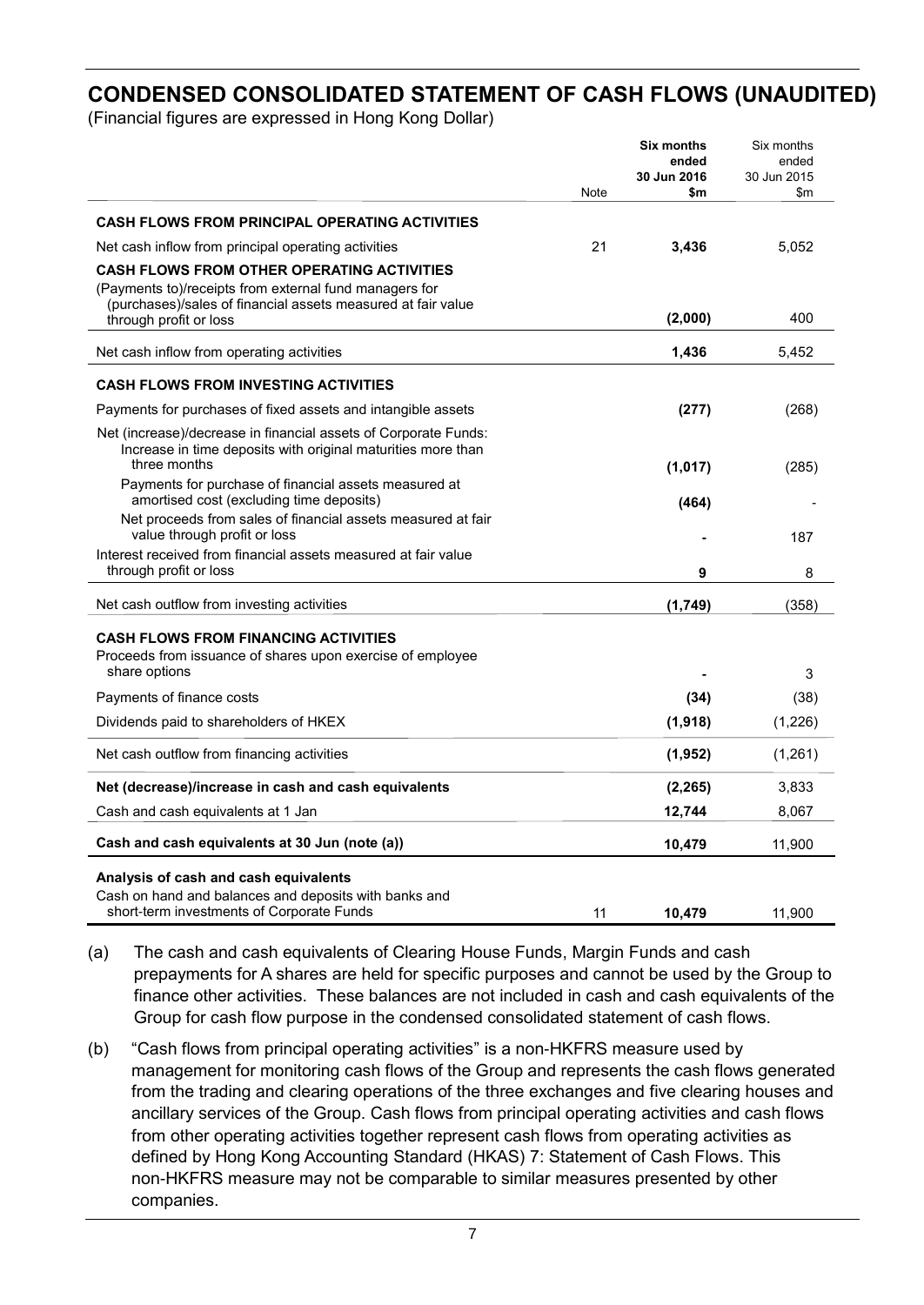(Financial figures are expressed in Hong Kong Dollar unless otherwise stated)

# **1. Basis of Preparation and Accounting Policies**

These unaudited condensed consolidated financial statements are prepared in accordance with HKAS 34: Interim Financial Reporting, issued by the Hong Kong Institute of Certified Public Accountants.

These unaudited condensed consolidated financial statements should be read in conjunction with the 2015 annual consolidated financial statements. The accounting policies and methods of computation used in the preparation of these condensed consolidated financial statements are consistent with those used in the annual consolidated financial statements for the year ended 31 December 2015. Amendments to Hong Kong Financial Reporting Standards (HKFRSs) effective for the financial year ending 31 December 2016 do not have any financial impact to the Group.

The financial information relating to the year ended 31 December 2015 that is included in these unaudited condensed consolidated financial statements for the six months ended 30 June 2016 as comparative information does not constitute the statutory annual consolidated financial statements of Hong Kong Exchanges and Clearing Limited (HKEX or the Company) for that year but is derived from those consolidated financial statements. Further information relating to these statutory financial statements required to be disclosed in accordance with section 436 of the Hong Kong Companies Ordinance (Chapter 622) is as follows:

The Company has delivered the consolidated financial statements for the year ended 31 December 2015 to the Registrar of Companies as required by section 662(3) of, and Part 3 of Schedule 6 to, the Hong Kong Companies Ordinance (Chapter 622).

The Company's auditor has reported on those consolidated financial statements. The auditor's report was unqualified; did not include a reference to any matters to which the auditor drew attention by way of emphasis without qualifying its report; and did not contain a statement under sections 406(2), 407(2) or (3) of the Hong Kong Companies Ordinance (Chapter 622).

# **2. Operating Segments**

HKEX and its subsidiaries (collectively the Group) determine its operating segments based on the reports that are used to make strategic decisions reviewed by the chief operating decision-maker.

The Group has five reportable segments ("Corporate Items" is not a reportable segment). The segments are managed separately as each segment offers different products and services and requires different information technology systems and marketing strategies. The operations in each of the Group's reportable segments are as follows:

The **Cash** segment covers all equity products traded on the Cash Market platforms and the Shanghai Stock Exchange through the Shanghai-Hong Kong Stock Connect (Stock Connect), sales of market data relating to these products and other related activities. The major sources of revenue of the segment are trading fees, trading tariff and listing fees of equity products and market data fees.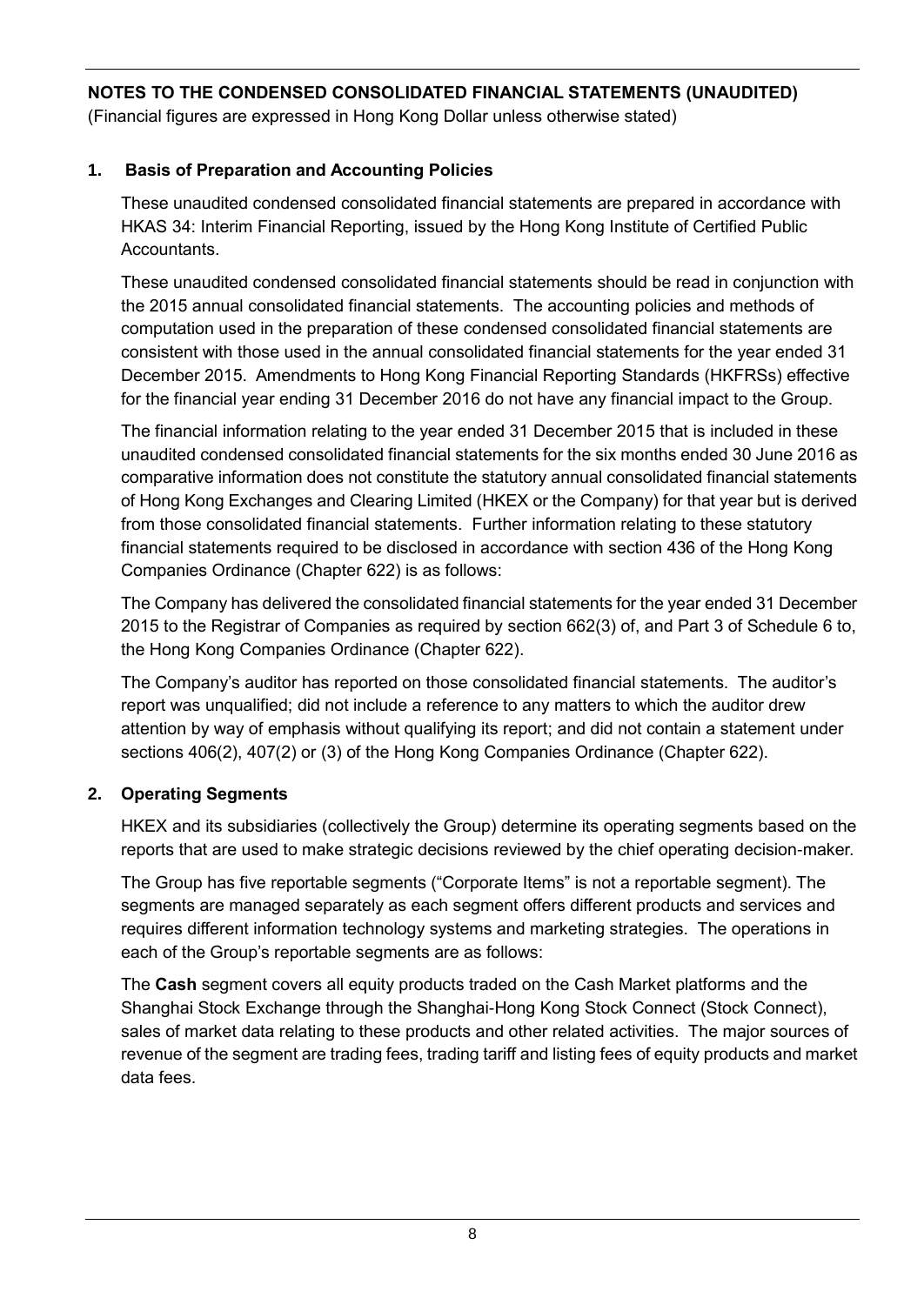## **2. Operating Segments (continued)**

The **Equity and Financial Derivatives** segment refers to derivatives products traded on Hong Kong Futures Exchange Limited (Futures Exchange) and The Stock Exchange of Hong Kong Limited (Stock Exchange) and other related activities. These include the provision and maintenance of trading platforms for a range of equity and financial derivatives products, such as stock and equity index futures and options, derivative warrants (DWs), callable bull/bear contracts (CBBCs) and warrants and sales of market data relating to these products. The major sources of revenue are trading fees, trading tariff and listing fees of derivatives products and market data fees.

The **Commodities** segment refers to the operations of The London Metal Exchange (LME), which operates an exchange in the United Kingdom (UK) for the trading of base metals futures and options contracts and the development and operations of the new commodity trading platform in the Mainland. It also covers the Asia Commodities contracts traded on the Futures Exchange. The major sources of revenue of the segment are trading fees, commodity market data fees and fees generated from other ancillary operations.

The **Clearing** segment refers to the operations of the five clearing houses, namely Hong Kong Securities Clearing Company Limited (HKSCC), The SEHK Options Clearing House Limited (SEOCH), HKFE Clearing Corporation Limited (HKCC), OTC Clearing Hong Kong Limited (OTC Clear) and LME Clear Limited (LME Clear), which are responsible for clearing, settlement and custodian activities of the Stock Exchange, the Futures Exchange and the Shanghai Stock Exchange through Stock Connect, clearing and settlement of over-the-counter derivatives contracts, and clearing and settlement of base metals futures and options contracts traded on the LME. Its principal sources of revenue are derived from providing clearing, settlement, depository, custody and nominee services and net investment income earned on Margin Funds and Clearing House Funds.

The **Platform and Infrastructure** segment refers to all services in connection with providing users with access to the platform and infrastructure of the Group. Its major sources of revenue are network, terminal user, dataline and software sub-license fees, trading booth user fees and hosting services fees.

Central income (including net investment income of Corporate Funds) and central costs (costs of central support functions that provide services to all of the operating segments, finance costs and other costs not directly related to any of the operating segments) are included as "Corporate Items".

The chief operating decision-maker assesses the performance of the operating segments principally based on their EBITDA. An analysis by operating segment of the Group's EBITDA and profit before taxation for the period is as follows: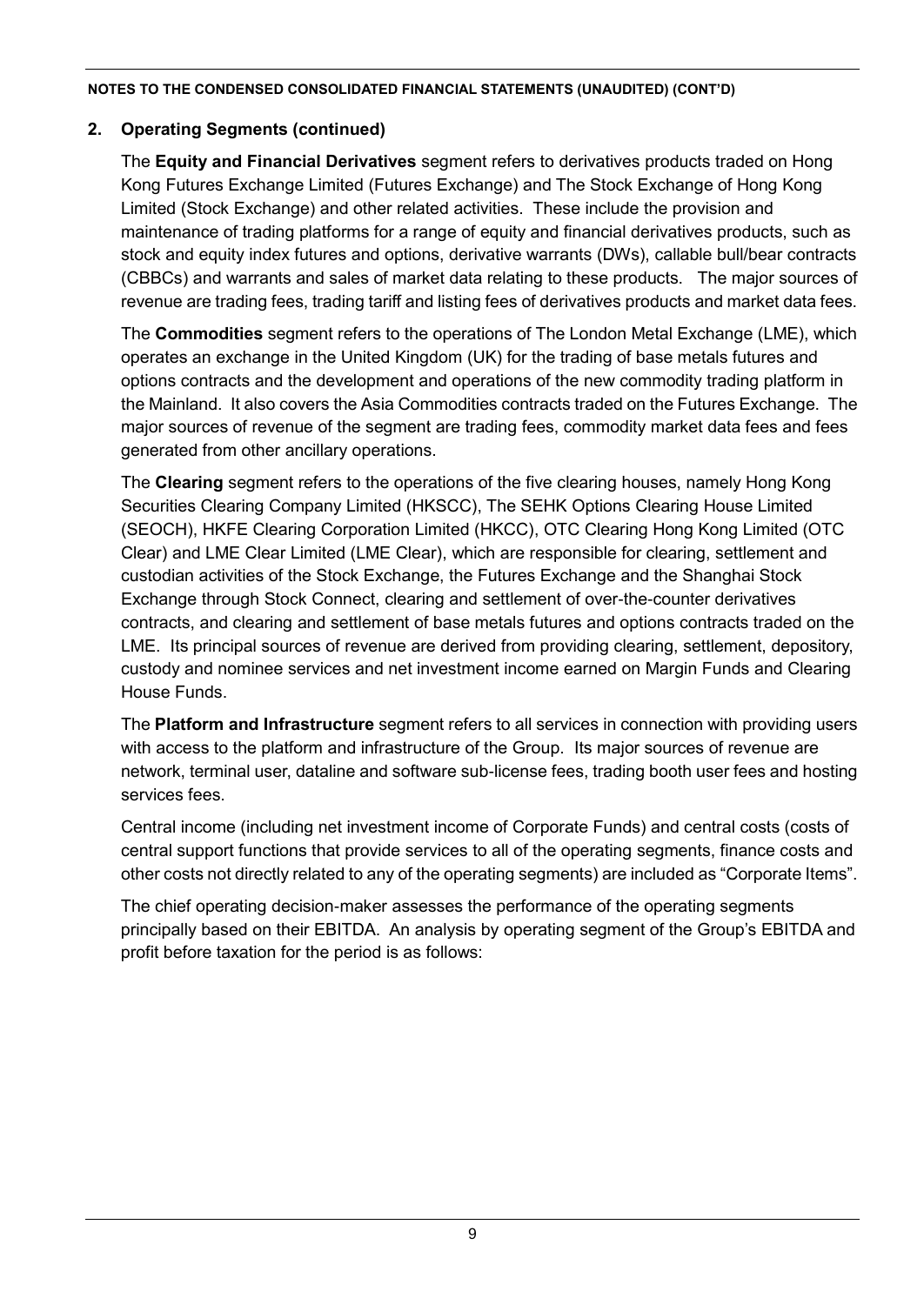# **2. Operating Segments (continued)**

|                                  | Six months ended 30 Jun 2016 |                    |                    |          |                 |              |         |
|----------------------------------|------------------------------|--------------------|--------------------|----------|-----------------|--------------|---------|
|                                  |                              | <b>Equity and</b>  |                    |          | <b>Platform</b> |              |         |
|                                  |                              | <b>Financial</b>   |                    |          | and             | Corporate    |         |
|                                  | Cash                         | <b>Derivatives</b> | <b>Commodities</b> | Clearing | Infrastructure  | <b>Items</b> | Group   |
|                                  | \$m                          | \$m                | \$m                | \$m      | \$m             | \$m          | \$m     |
| Revenue from external customers  | 1,282                        | 1,065              | 804                | 1,838    | 264             | 3            | 5,256   |
| Net investment income            | ٠                            | -                  | $\blacksquare$     | 273      |                 | 82           | 355     |
| Sundry income                    | ٠                            | -                  |                    | 11       | -               | 8            | 19      |
| Revenue and other income         | 1,282                        | 1,065              | 804                | 2,122    | 264             | 93           | 5,630   |
| Operating expenses               | (270)                        | (229)              | (291)              | (352)    | (74)            | (472)        | (1,688) |
| Reportable segment EBITDA        | 1,012                        | 836                | 513                | 1,770    | 190             | (379)        | 3,942   |
| Depreciation and amortisation    | (44)                         | (45)               | (147)              | (88)     | (22)            | (36)         | (382)   |
| Finance costs                    | ٠                            | -                  | $\blacksquare$     | ٠        |                 | (43)         | (43)    |
| Share of loss of a joint venture | ٠                            | (5)                | $\blacksquare$     | ٠        |                 |              | (5)     |
| Reportable segment profit before |                              |                    |                    |          |                 |              |         |
| taxation                         | 968                          | 786                | 366                | 1,682    | 168             | (458)        | 3,512   |

|                                              | Six months ended 30 Jun 2015 |             |             |                          |                |                              |         |
|----------------------------------------------|------------------------------|-------------|-------------|--------------------------|----------------|------------------------------|---------|
|                                              |                              | Equity and  |             |                          | Platform       |                              |         |
|                                              |                              | Financial   |             |                          | and            | Corporate                    |         |
|                                              | Cash                         | Derivatives | Commodities | Clearing                 | Infrastructure | Items                        | Group   |
|                                              | \$m                          | \$m         | \$m         | \$m                      | \$m            | \$m                          | \$m     |
| Revenue from external customers              | 1,886                        | 1,100       | 886         | 2,335                    | 248            | $\overline{2}$               | 6,457   |
| Net investment income                        |                              |             | ٠           | 317                      |                | 74                           | 391     |
| Sundry income                                |                              |             | ٠           | 5                        |                |                              | 5       |
| Revenue and other income                     | 1,886                        | 1,100       | 886         | 2,657                    | 248            | 76                           | 6,853   |
| Operating expenses                           | (276)                        | (236)       | (254)       | (309)                    | (74)           | (431)                        | (1,580) |
| Reportable segment EBITDA                    | 1,610                        | 864         | 632         | 2,348                    | 174            | (355)                        | 5,273   |
| Depreciation and amortisation                | (49)                         | (36)        | (129)       | (69)                     | (22)           | (20)                         | (325)   |
| Finance costs                                |                              |             |             |                          |                | (77)                         | (77)    |
| Share of loss of a joint venture             | $\qquad \qquad \blacksquare$ | (5)         | ۰           | $\overline{\phantom{a}}$ |                | $\qquad \qquad \blacksquare$ | (5)     |
| Reportable segment profit before<br>taxation | 1,561                        | 823         | 503         | 2,279                    | 152            | (452)                        | 4,866   |

# **3. Trading Fees and Trading Tariff**

|                                                                            | Six months<br>ended<br>30 Jun 2016<br>\$m | Six months<br>ended<br>30 Jun 2015<br>\$m |
|----------------------------------------------------------------------------|-------------------------------------------|-------------------------------------------|
| Trading fees and trading tariff were derived from:                         |                                           |                                           |
| Equity securities traded on the Stock Exchange and the Shanghai Stock      |                                           |                                           |
| Exchange through Stock Connect                                             | 678                                       | 1,321                                     |
| DWs, CBBCs and warrants traded on the Stock Exchange                       | 279                                       | 408                                       |
| Futures and options contracts traded on the Stock Exchange and the Futures |                                           |                                           |
| Exchange                                                                   | 654                                       | 491                                       |
| Base metals futures and options contracts traded on the LME                | 644                                       | 721                                       |
|                                                                            | 2,255                                     | 2,941                                     |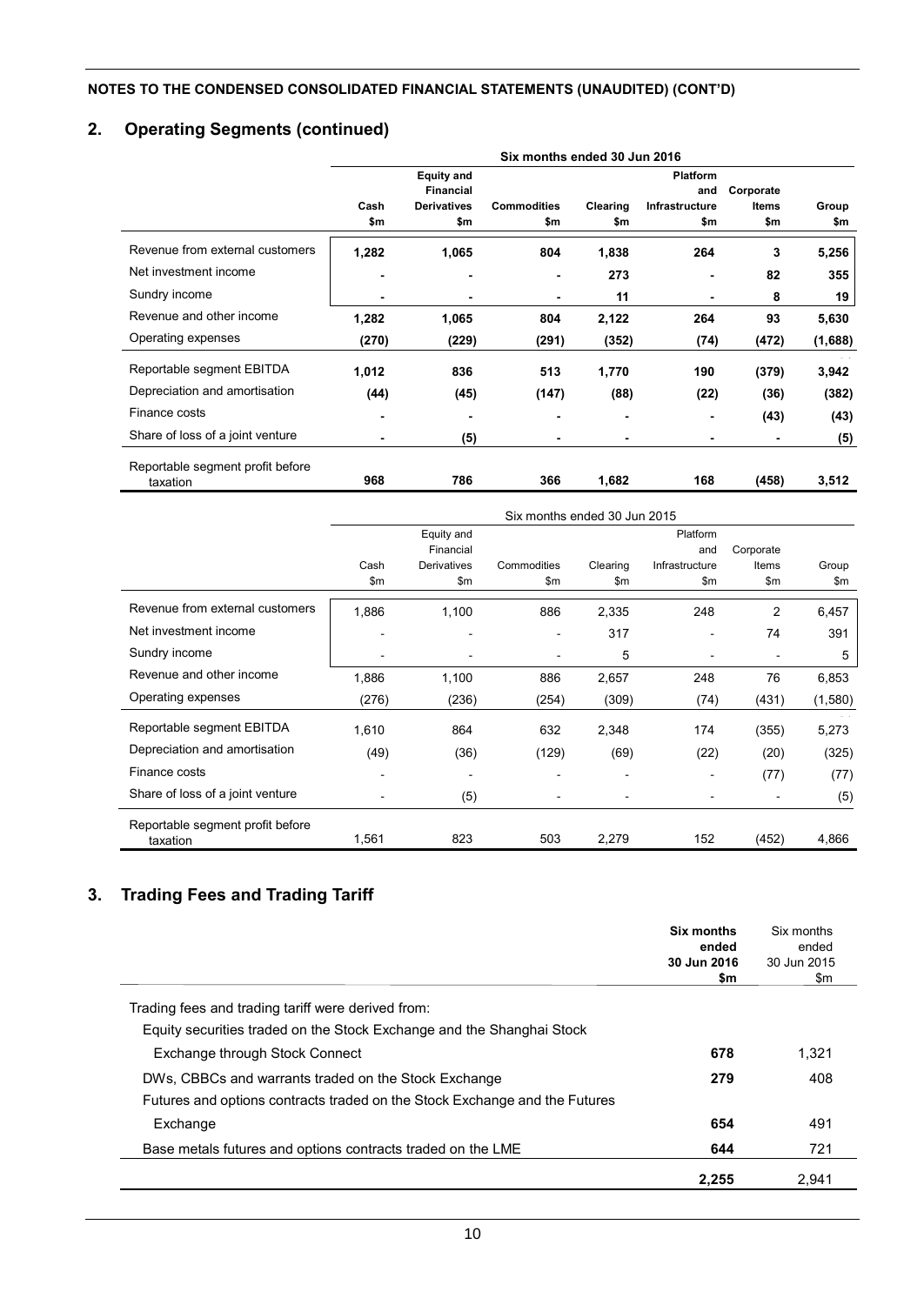#### **4. Net Investment Income**

|                                                                         | Six months<br>ended<br>30 Jun 2016<br>\$m | Six months<br>ended<br>30 Jun 2015<br>\$m |
|-------------------------------------------------------------------------|-------------------------------------------|-------------------------------------------|
|                                                                         |                                           |                                           |
| Gross interest income from financial assets measured at amortised cost  | 359                                       | 357                                       |
| Interest rebates to Participants                                        | (55)                                      | (11)                                      |
| Net interest income                                                     | 304                                       | 346                                       |
| Net fair value gains including interest income on financial assets      |                                           |                                           |
| mandatorily measured at fair value through profit or loss and financial |                                           |                                           |
| liabilities at fair value through profit or loss                        | 68                                        | 57                                        |
| <b>Others</b>                                                           | (17)                                      | (12)                                      |
| Net investment income                                                   | 355                                       | 391                                       |

### **5. Staff Costs and Related Expenses**

Staff costs and related expenses comprised the following:

|                                                                | Six months<br>ended<br>30 Jun 2016<br>\$m | Six months<br>ended<br>30 Jun 2015<br>\$m |
|----------------------------------------------------------------|-------------------------------------------|-------------------------------------------|
| Salaries and other short-term employee benefits                | 843                                       | 879                                       |
| Employee share-based compensation benefits of HKEX Share Award |                                           |                                           |
| Scheme (Share Award Scheme)                                    | 102                                       | 80                                        |
| <b>Termination benefits</b>                                    | $\mathbf{2}$                              | 7                                         |
| Retirement benefit costs (note 24(b))                          | 69                                        | 68                                        |
|                                                                | 1,016                                     | 1.034                                     |

## **6. Reversal of Provision for Impairment Losses Arising from Participants' Default on Market Contracts**

During the six months ended 30 June 2015, the liquidators of Lehman Brothers Securities Asia Limited paid dividends of \$77 million, and these were recognised within operating expenses in the Group's condensed consolidated income statement, as a reversal of a provision for impairment losses recognised in prior years.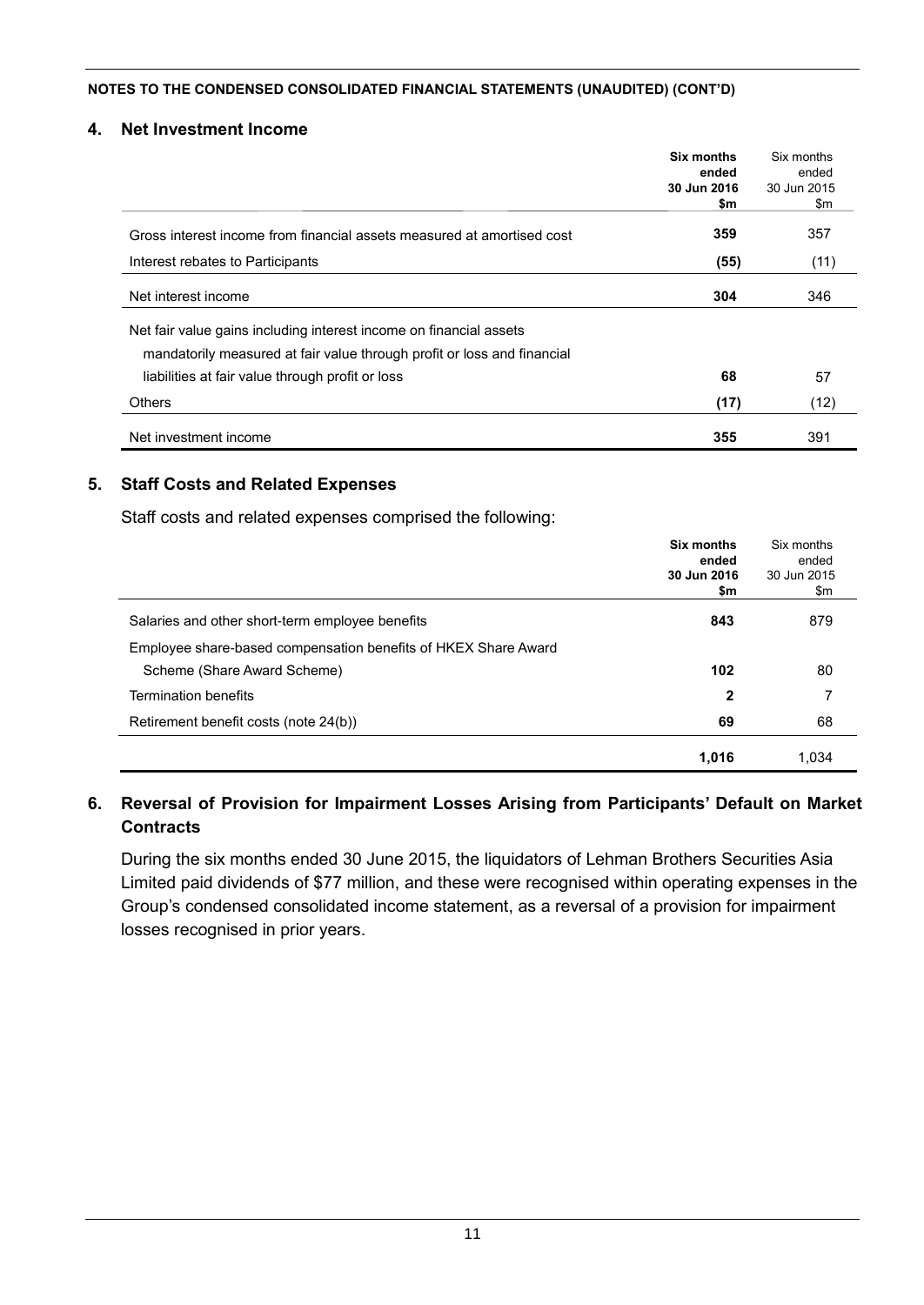#### **7. Finance Costs**

|                                                             | <b>Six months</b><br>ended<br>30 Jun 2016<br>\$m | Six months<br>ended<br>30 Jun 2015<br>\$m |
|-------------------------------------------------------------|--------------------------------------------------|-------------------------------------------|
| Interest expenses on borrowings                             | 40                                               | 78                                        |
| Net foreign exchange losses/(gains) on financing activities | 3                                                | (1)                                       |
|                                                             | 43                                               |                                           |

### **8. Taxation**

Hong Kong Profits Tax has been provided at the rate of 16.5 per cent (2015: 16.5 per cent) and overseas profits tax at the rates of taxation prevailing in the countries in which the Group operates, with the average corporation rate applicable to the subsidiaries in the UK being 20 per cent (2015: 20.25 per cent).

(a) Taxation charge/(credit) in the condensed consolidated income statement represented:

|                                     | Six months<br>ended<br>30 Jun 2016<br>\$m | Six months<br>ended<br>30 Jun 2015<br>\$m |
|-------------------------------------|-------------------------------------------|-------------------------------------------|
| Current tax - Hong Kong Profits Tax | 447                                       | 648                                       |
| Current tax - Overseas Tax          | 111                                       | 172                                       |
|                                     | 558                                       | 820                                       |
| Deferred tax                        | (18)                                      | (37)                                      |
|                                     | 540                                       | 783                                       |

(b) Taxation credited directly to retained earnings represented:

|                            | Six months<br>ended<br>30 Jun 2016<br>\$m | Six months<br>ended<br>30 Jun 2015<br>\$m |
|----------------------------|-------------------------------------------|-------------------------------------------|
| Current tax - Overseas Tax | $\blacksquare$                            | (2)                                       |
| Deferred tax               | $\blacksquare$                            | (4)                                       |
|                            | $\blacksquare$                            | (6)                                       |

Under the tax rules in the UK, tax deduction on employee share awards is available at the time of vesting based on the prevailing market value. The tax credits in 2015 were related to tax deductions arising from increases in the value of Awarded Shares to employees of the LME Group under the Share Award Scheme since award date. The amount of taxation charged directly to retained earnings in 2016 was under \$1 million.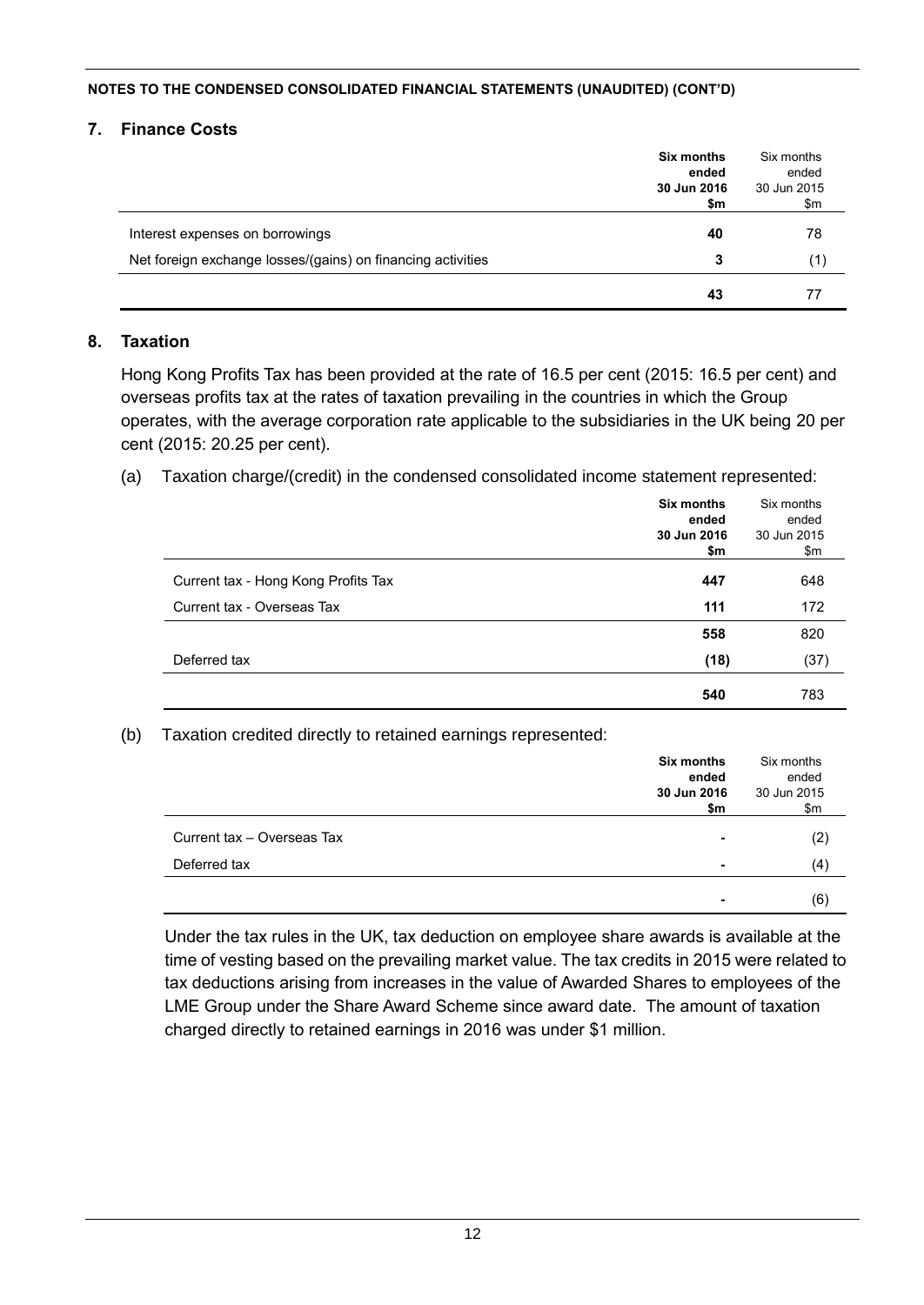### **9. Earnings Per Share**

The calculation of the basic and diluted earnings per share is as follows:

(a) Basic earnings per share

|                                                   | <b>Six months</b><br>ended<br>30 Jun 2016 | Six months<br>ended<br>30 Jun 2015 |
|---------------------------------------------------|-------------------------------------------|------------------------------------|
| Profit attributable to shareholders (\$m)         | 2,985                                     | 4,095                              |
| Weighted average number of shares in issue        |                                           |                                    |
| less shares held for Share Award Scheme (in '000) | 1,206,736                                 | 1,172,838                          |
| Basic earnings per share (\$)                     | 2.47                                      | 3.49                               |

### (b) Diluted earnings per share

|                                                             | Six months<br>ended<br>30 Jun 2016 | Six months<br>ended<br>30 Jun 2015 |
|-------------------------------------------------------------|------------------------------------|------------------------------------|
| Profit attributable to shareholders (\$m)                   | 2,985                              | 4,095                              |
| Interest expenses on convertible bonds (net of tax) (\$m)   |                                    | 41                                 |
| Adjusted profit attributable to shareholders (\$m)          | 2,985                              | 4,136                              |
| Weighted average number of shares in issue                  |                                    |                                    |
| less shares held for Share Award Scheme (in '000)           | 1,206,736                          | 1,172,838                          |
| Effect of employee share options (in '000)                  |                                    | 12                                 |
| Effect of shares awarded under Share Award Scheme (in '000) | 3,173                              | 2,821                              |
| Effect of convertible bonds (in '000)                       |                                    | 17,829                             |
| Weighted average number of shares for the purpose of        |                                    |                                    |
| calculating diluted earnings per share (in '000)            | 1,209,909                          | 1,193,500                          |
| Diluted earnings per share (\$)                             | 2.47                               | 3.47                               |

# **10. Dividends**

|                                                                        | Six months<br>ended<br>30 Jun 2016<br>\$m | Six months<br>ended<br>30 Jun 2015<br>\$m |
|------------------------------------------------------------------------|-------------------------------------------|-------------------------------------------|
| Interim dividend declared of \$2.21 (2015: \$3.08) per share at 30 Jun | 2.690                                     | 3,688                                     |
| Less: Dividend for shares held by Share Award Scheme at 30 Jun         | (7)                                       | (9)                                       |
|                                                                        | 2.683                                     | 3.679                                     |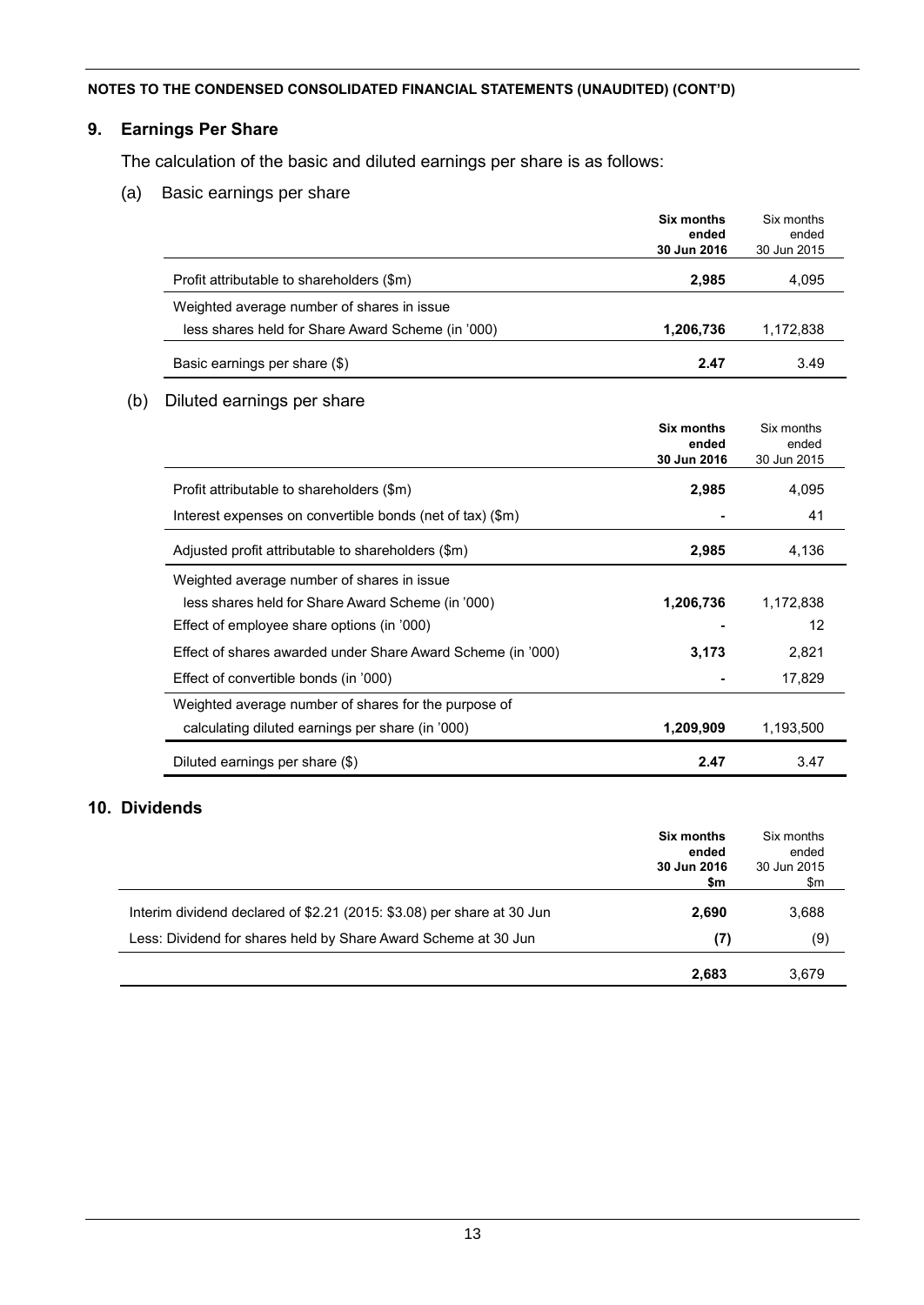#### **11. Financial Assets**

The financial assets of Clearing House Funds, Margin Funds, base metals derivatives contracts, cash prepayments for A shares and Corporate Funds are allocated into cash and cash equivalents, financial assets measured at fair value through profit or loss, financial assets measured at amortised cost, and accounts receivable and deposits, details of which are as follows:

|                                                                           | At<br>30 Jun 2016 | At<br>31 Dec 2015 |
|---------------------------------------------------------------------------|-------------------|-------------------|
|                                                                           | \$m               | \$m               |
| Clearing House Funds (note 16)                                            |                   |                   |
| Cash and cash equivalents                                                 | 8,000             | 8,210             |
| Financial assets measured at amortised cost                               | 156               | 220               |
|                                                                           | 8,156             | 8,430             |
| Margin Funds (note 14)                                                    |                   |                   |
| Cash and cash equivalents                                                 | 79,574            | 89,807            |
| Financial assets measured at fair value through profit or loss            | 3,913             | 5,844             |
| Financial assets measured at amortised cost                               | 22,133            | 18,765            |
| Accounts receivable and deposits                                          | 385               | 797               |
|                                                                           | 106,005           | 115,213           |
| Base metals derivatives contracts                                         |                   |                   |
| Financial assets measured at fair value through profit or loss (note (a)) | 47,843            | 64,480            |
| Cash prepayments for A shares                                             |                   |                   |
| Cash and cash equivalents                                                 |                   | 129               |
| <b>Corporate Funds</b>                                                    |                   |                   |
| Cash and cash equivalents                                                 | 10,479            | 12,744            |
| Financial assets measured at fair value through profit or loss            | 4,509             | 2,381             |
| Financial assets measured at amortised cost                               | 1,997             | 511               |
|                                                                           | 16,985            | 15,636            |
|                                                                           | 178,989           | 203,888           |

The expected maturity dates of the financial assets are analysed as follows:

|                      |                |                          |                          | At 30 Jun 2016 |              |         |                          |                |                | At 31 Dec 2015           |           |         |
|----------------------|----------------|--------------------------|--------------------------|----------------|--------------|---------|--------------------------|----------------|----------------|--------------------------|-----------|---------|
|                      |                |                          | <b>Base</b>              | Cash           |              |         |                          |                | Base           | Cash                     |           |         |
|                      | Clearing       |                          | metals                   | prepayments    |              |         | Clearing                 |                | metals         | prepayments              |           |         |
|                      | House          | <b>Margin</b>            | derivatives              | for            | Corporate    |         | House                    | Margin         | derivatives    | for                      | Corporate |         |
|                      | <b>Funds</b>   | <b>Funds</b>             | contracts                | A shares       | <b>Funds</b> | Total   | Funds                    | Funds          | contracts      | A shares                 | Funds     | Total   |
|                      | \$m            | \$m                      | \$m                      | \$m            | \$m          | \$m     | \$m                      | \$m\$          | \$m\$          | \$m                      | \$m       | \$m     |
| Within twelve months | 8,156          | 106.005                  | 47,843                   | ٠              | 16,923       | 178.927 | 8,430                    | 115.213        | 64,480         | 129                      | 15,579    | 203,831 |
| Over twelve months   | $\blacksquare$ | $\overline{\phantom{a}}$ | $\overline{\phantom{a}}$ | $\blacksquare$ | 62           | 62      | $\overline{\phantom{a}}$ | $\blacksquare$ | $\blacksquare$ | $\overline{\phantom{a}}$ | 57        | 57      |
|                      | 8,156          | 106,005                  | 47,843                   | $\blacksquare$ | 16,985       | 178.989 | 8,430                    | 115,213        | 64,480         | 129                      | 15,636    | 203,888 |

(a) The amount represents the fair value of outstanding base metals futures and options contracts of LME Clear that do not qualify for netting under HKAS 32: Financial Instruments: Presentation, where LME Clear is acting in its capacity as a central counterparty to the contracts traded on the LME. A corresponding amount was recorded under financial liabilities at fair value through profit or loss (note 13).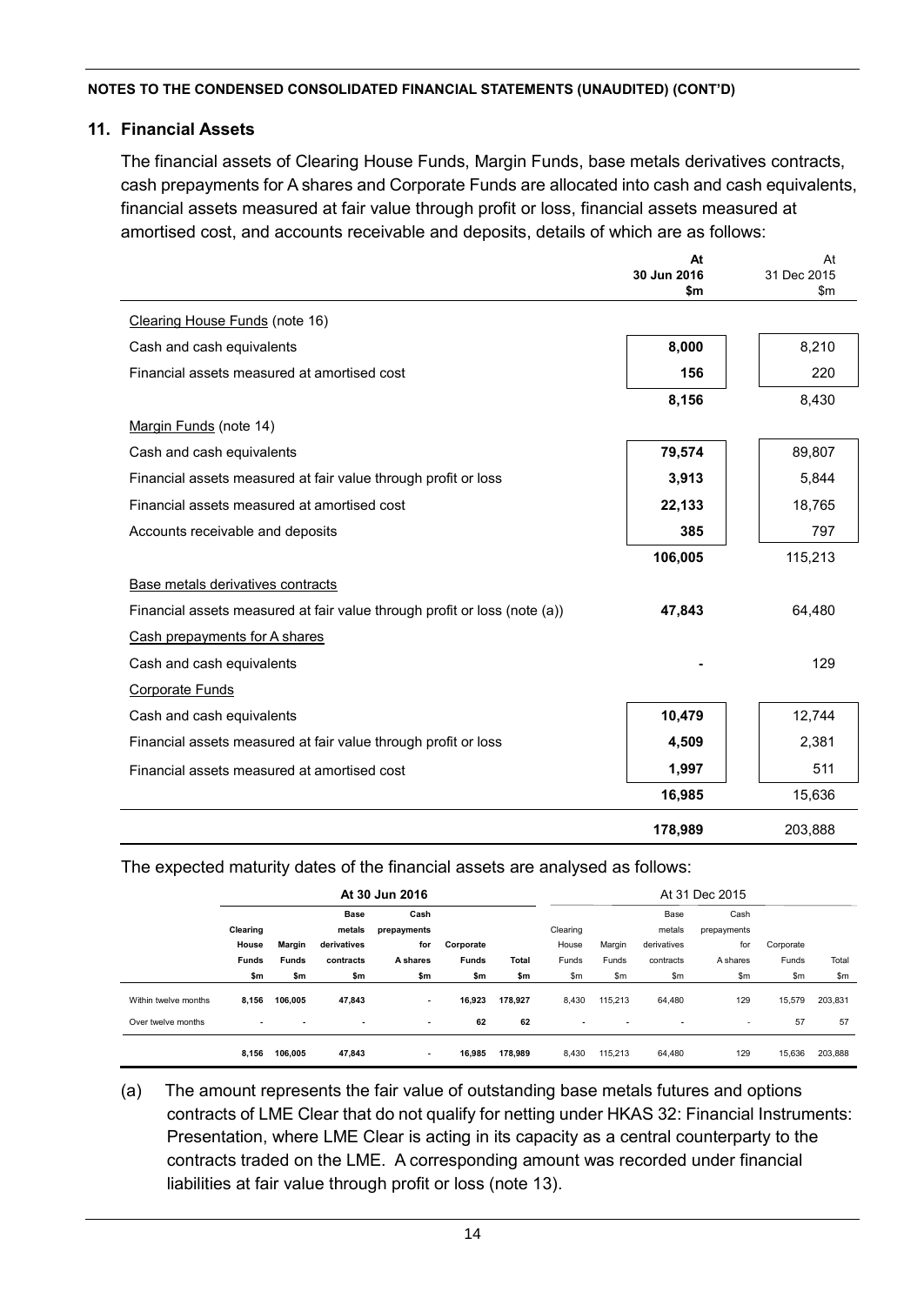## **12. Accounts Receivable, Prepayments and Deposits**

The Group's accounts receivable, prepayments and deposits mainly represented the Group's Continuous Net Settlement money obligations receivable under the T+2 settlement cycle, which accounted for 80 per cent (31 December 2015: 87 per cent) of the total accounts receivable, prepayments and deposits. Continuous Net Settlement money obligations receivable mature within two days after the trade date. Fees receivable are due immediately or up to 60 days depending on the type of services rendered. The majority of the remaining accounts receivable, prepayments and deposits were due within three months.

# **13. Financial Liabilities at Fair Value through Profit or Loss**

|                                                             | At          | At          |
|-------------------------------------------------------------|-------------|-------------|
|                                                             | 30 Jun 2016 | 31 Dec 2015 |
|                                                             | \$m         | \$m         |
| Held by LME Clear in its capacity as a central counterparty |             |             |
| Derivative financial instruments:                           |             |             |
| - base metals futures and options contracts cleared through |             |             |
| LME Clear (note $11(a)$ )                                   | 47,843      | 64,480      |
| Held for trading                                            |             |             |
| Derivative financial instruments:                           |             |             |
| - forward foreign exchange contracts                        | 7           | 6           |
|                                                             | 47,850      | 64.486      |

## **14. Margin Deposits, Mainland Security and Settlement Deposits, and Cash Collateral from Clearing Participants**

|                                                                     | At<br>30 Jun 2016<br>\$m | At<br>31 Dec 2015<br>\$m |
|---------------------------------------------------------------------|--------------------------|--------------------------|
| Margin deposits, Mainland Security and Settlement Deposits and cash |                          |                          |
| collateral from Clearing Participants comprised (note (a)):         |                          |                          |
| SEOCH Clearing Participants' margin deposits                        | 6,136                    | 6.773                    |
| <b>HKCC Clearing Participants' margin deposits</b>                  | 39,786                   | 45,123                   |
| HKSCC Clearing Participants' margin deposits, Mainland security     |                          |                          |
| and settlement deposits, and cash collateral                        | 5,071                    | 4.103                    |
| OTC Clear Clearing Participants' margin deposits                    | 232                      | 54                       |
| LME Clear Clearing Participants' margin deposits                    | 54,780                   | 59,160                   |
|                                                                     | 106.005                  | 115.213                  |

(a) Amounts excluded non-cash collateral received and utilised as alternative to cash collateral.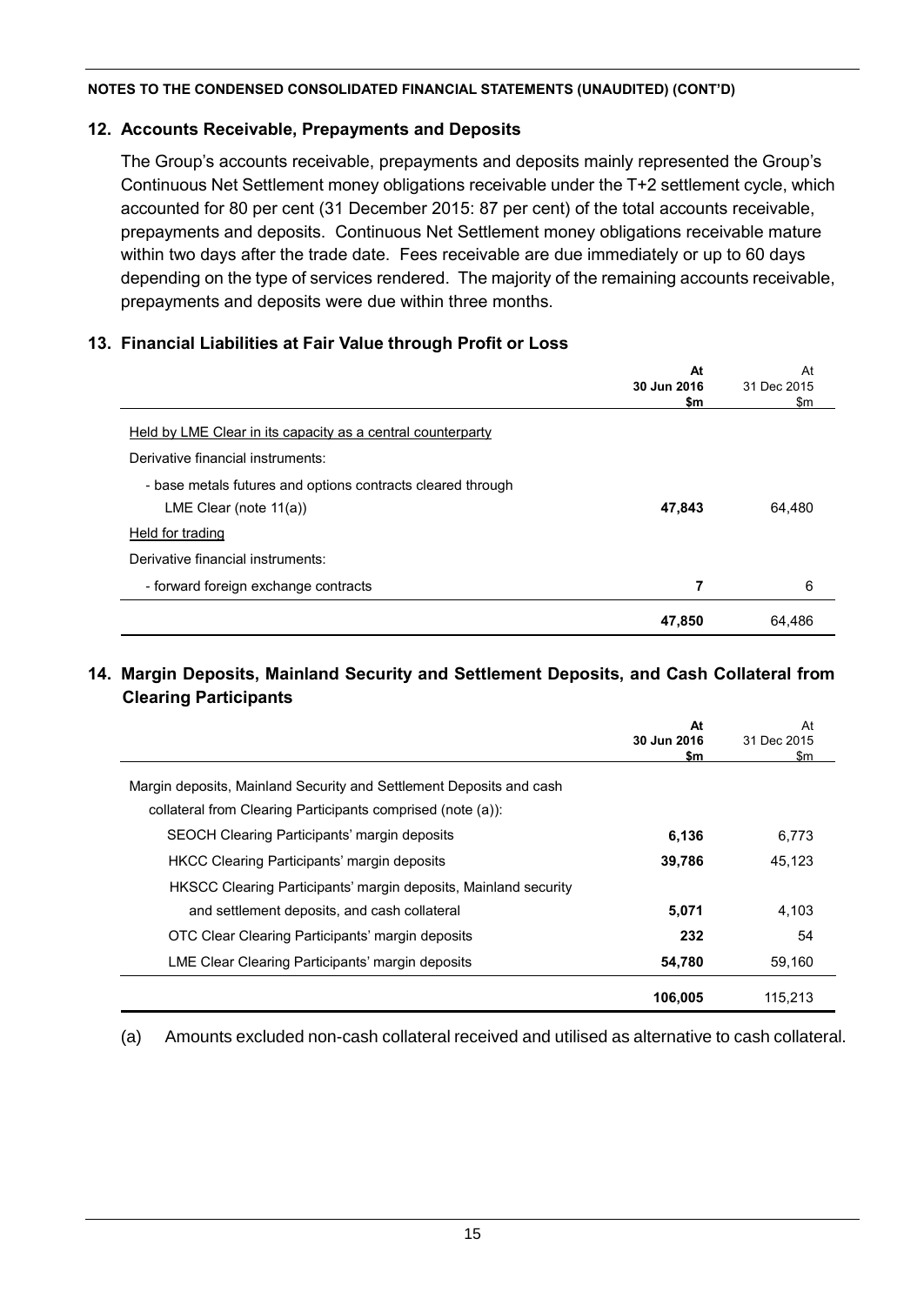### **15. Accounts Payable, Accruals and Other Liabilities**

The Group's accounts payable, accruals and other liabilities mainly represented the Group's Continuous Net Settlement money obligations payable, which accounted for 79 per cent (31 December 2015: 89 per cent) of the total accounts payable, accruals and other liabilities. Continuous Net Settlement money obligations payable mature within two days after the trade date. The majority of the remaining accounts payable, accruals and other liabilities would mature within three months.

During the six months ended 30 June 2016, \$11 million (2015: \$9 million) of dividends declared by HKEX, which were unclaimed over a period of six years from the date of payment, were forfeited and transferred to retained earnings in accordance with HKEX's Articles of Association.

### **16. Clearing House Funds**

|                                                                     | At<br>30 Jun 2016<br>\$m | At<br>31 Dec 2015<br>$\mathsf{sm}$ |
|---------------------------------------------------------------------|--------------------------|------------------------------------|
| The Clearing House Funds comprised:                                 |                          |                                    |
| Clearing Participants' cash contributions (note (a))                | 7,196                    | 7,474                              |
| Contribution to OTC Clear Rates and FX Guarantee Resources          | 156                      | 156                                |
| Designated reserves (note 20)                                       | 776                      | 778                                |
|                                                                     | 8,128                    | 8,408                              |
| The Clearing House Funds were invested in the following instruments |                          |                                    |
| for managing the obligations of the Funds:                          |                          |                                    |
| Financial assets of Clearing House Funds (note 11)                  | 8,156                    | 8,430                              |
| Less: Other financial liabilities of Clearing House Funds           | (28)                     | (22)                               |
|                                                                     | 8,128                    | 8,408                              |
| The Clearing House Funds comprised the following Funds:             |                          |                                    |
| <b>HKSCC Guarantee Fund</b>                                         | 2,718                    | 2,926                              |
| <b>SEOCH Reserve Fund</b>                                           | 502                      | 542                                |
| <b>HKCC Reserve Fund</b>                                            | 1,032                    | 1,134                              |
| OTC Clear Rates and FX Guarantee Fund                               | 556                      | 505                                |
| OTC Clear Rates and FX Guarantee Resources                          | 159                      | 158                                |
| <b>LME Clear Default Fund</b>                                       | 3,161                    | 3,143                              |
|                                                                     | 8,128                    | 8,408                              |

(a) Amounts excluded non-cash collateral received and utilised as alternatives to cash contributions.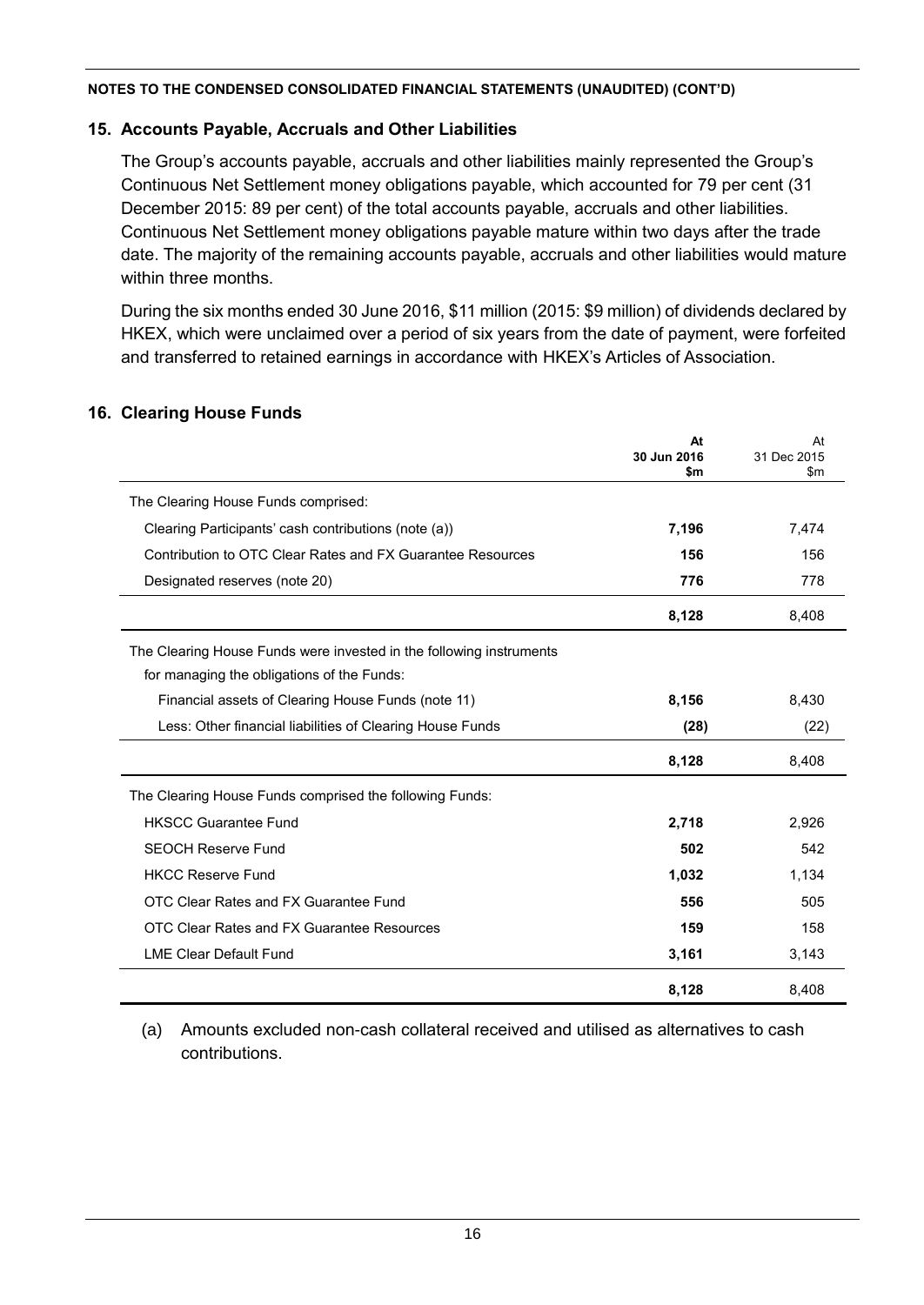#### **17. Borrowings**

|                                                  | At<br>30 Jun 2016<br>\$m | At<br>31 Dec 2015<br>\$m |
|--------------------------------------------------|--------------------------|--------------------------|
| Bank borrowings                                  | 1,587                    | 1,585                    |
| <b>Notes</b>                                     | 1,518                    | 1,516                    |
| Written put options to non-controlling interests | 313                      | 308                      |
| Total borrowings                                 | 3,418                    | 3,409                    |

During the six months ended 30 June 2016, there were no repayments of the bank borrowings or notes, and none of the written put options were exercised.

#### **18. Share Capital, Share Premium and Shares Held for Share Award Scheme**

|                                                          | <b>Number</b><br>of shares<br>000' | <b>Share</b><br>capital<br>\$m | Shares held for<br><b>Share Award</b><br><b>Scheme</b><br>$\mathsf{Sm}$ | <b>Total</b><br>$\mathsf{m}$ |
|----------------------------------------------------------|------------------------------------|--------------------------------|-------------------------------------------------------------------------|------------------------------|
| At 1 Jan 2015                                            | 1,165,264                          | 12,225                         | (482)                                                                   | 11,743                       |
| Shares issued upon exercise of employee share<br>options | 144                                | 3                              |                                                                         | 3                            |
| Shares issued in lieu of cash dividends (note (a))       |                                    |                                |                                                                         |                              |
| - total                                                  | 15,632                             | 3,180                          |                                                                         | 3,180                        |
| - to Share Award Scheme                                  | (73)                               |                                | (15)                                                                    | (15)                         |
|                                                          | 15,559                             | 3,180                          | (15)                                                                    | 3,165                        |
| Share purchased for Share Award Scheme                   | (1, 137)                           |                                | (227)                                                                   | (227)                        |
| Vesting of shares of Share Award Scheme (note (b))       | 853                                |                                | 134                                                                     | 134                          |
| Conversion of convertible bonds                          | 24,594                             | 3,877                          |                                                                         | 3,877                        |
| At 31 Dec 2015                                           | 1,205,277                          | 19,285                         | (590)                                                                   | 18,695                       |
| At 1 Jan 2016                                            | 1,205,277                          | 19,285                         | (590)                                                                   | 18,695                       |
| Shares issued in lieu of cash dividends (note (a))       |                                    |                                |                                                                         |                              |
| - total                                                  | 8,863                              | 1,531                          | $\blacksquare$                                                          | 1,531                        |
| - to Share Award Scheme                                  | (53)                               |                                | (9)                                                                     | (9)                          |
|                                                          | 8,810                              | 1,531                          | (9)                                                                     | 1,522                        |
| Vesting of shares of Share Award Scheme (note (b))       | 119                                |                                | 21                                                                      | 21                           |
| At 30 Jun 2016                                           | 1,214,206                          | 20,816                         | (578)                                                                   | 20,238                       |

- (a) In June 2016, 8,862,992 new fully paid HKEX shares (year ended 31 December 2015: 15,632,464 shares) were issued and allotted at \$172.81 per share (year ended 31 December 2015: weighted average price of \$203.39 per share) to the shareholders (including 53,390 new shares (year ended 31 December 2015: 73,236 shares) allotted to the Share Award Scheme) who elected to receive HKEX shares in lieu of cash dividends pursuant to the scrip dividend scheme.
- (b) During the six months ended 30 June 2016, the Share Award Scheme transferred 119,176 HKEX shares (year ended 31 December 2015: 852,317 shares) to the awardees upon vesting of certain Awarded Shares and the shares arising from related dividends reinvested. The total cost of the vested shares was \$21 million (year ended 31 December 2015: \$134 million).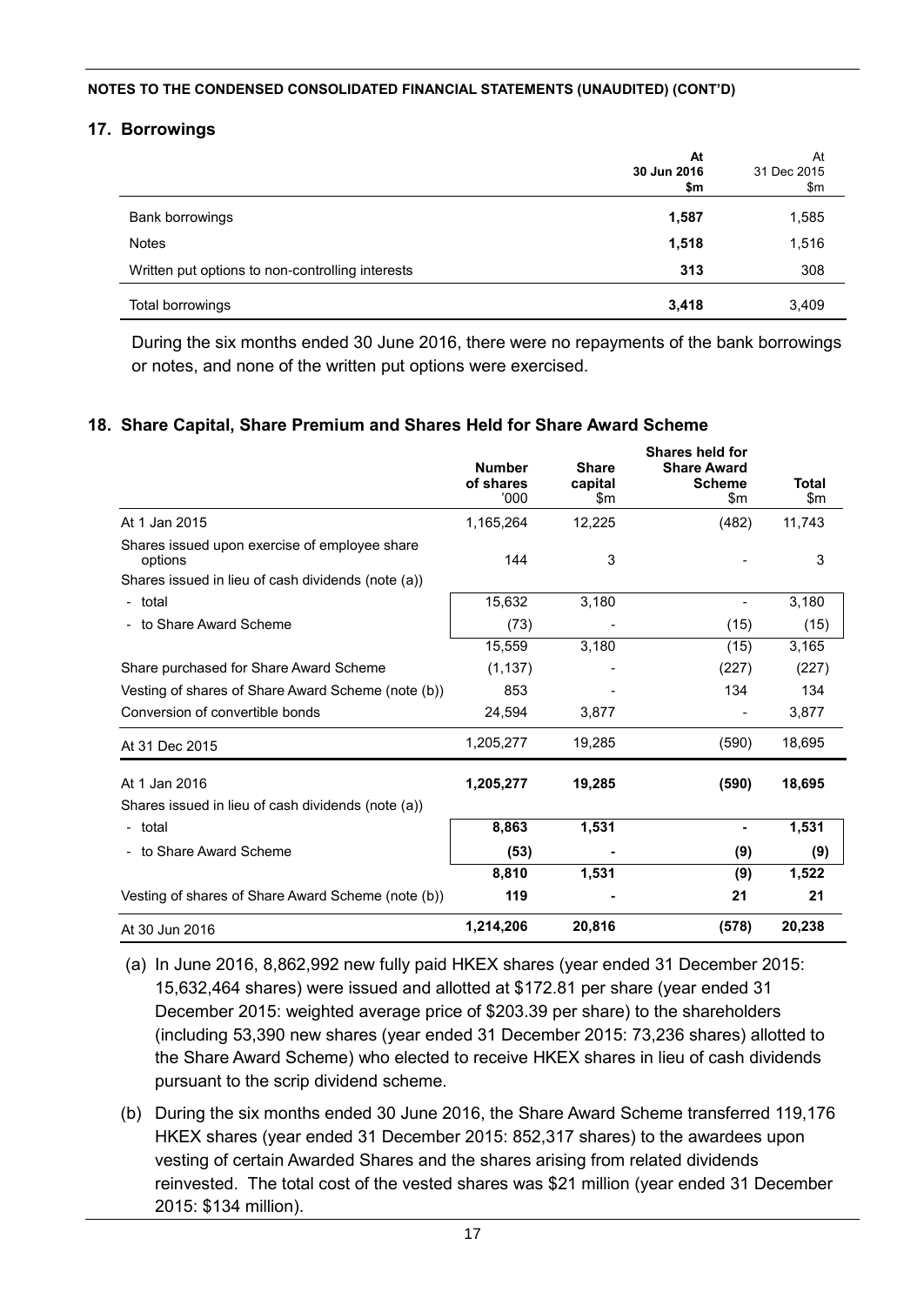#### **19. Employee Share-based Arrangements**

The Group operates the Share Award Scheme as part of the benefits of its employees. Under the Share Award Scheme, the Board is allowed to make awards as long-term incentives for selected senior executives of the Group (Senior Executive Awards) in addition to any other awards (Employee Share Awards) which they may be eligible to receive under the Share Award Scheme.

The employee share-based compensation expenses in relation to the share awards are charged to profit or loss under staff costs over the relevant vesting periods with a corresponding increase in employee share-based compensation reserve.

During the six months ended 30 June 2016, no Senior Executive Awards and Employee Share Awards were granted.

#### **20. Designated reserves**

Designated reserves are segregated for their respective purposes and comprised the following:

|                                                      | At          | At          |
|------------------------------------------------------|-------------|-------------|
|                                                      | 30 Jun 2016 | 31 Dec 2015 |
|                                                      | \$m         | \$m         |
| Clearing House Funds reserves (note 16)              |             |             |
| - HKSCC Guarantee Fund reserve                       | 315         | 318         |
| - SEOCH Reserve Fund reserve                         | 104         | 104         |
| - HKCC Reserve Fund reserve                          | 350         | 351         |
| - OTC Clear Rates and FX Guarantee Fund reserve      | 4           | 3           |
| - OTC Clear Rates and FX Guarantee Resources reserve | 3           | 2           |
|                                                      | 776         | 778         |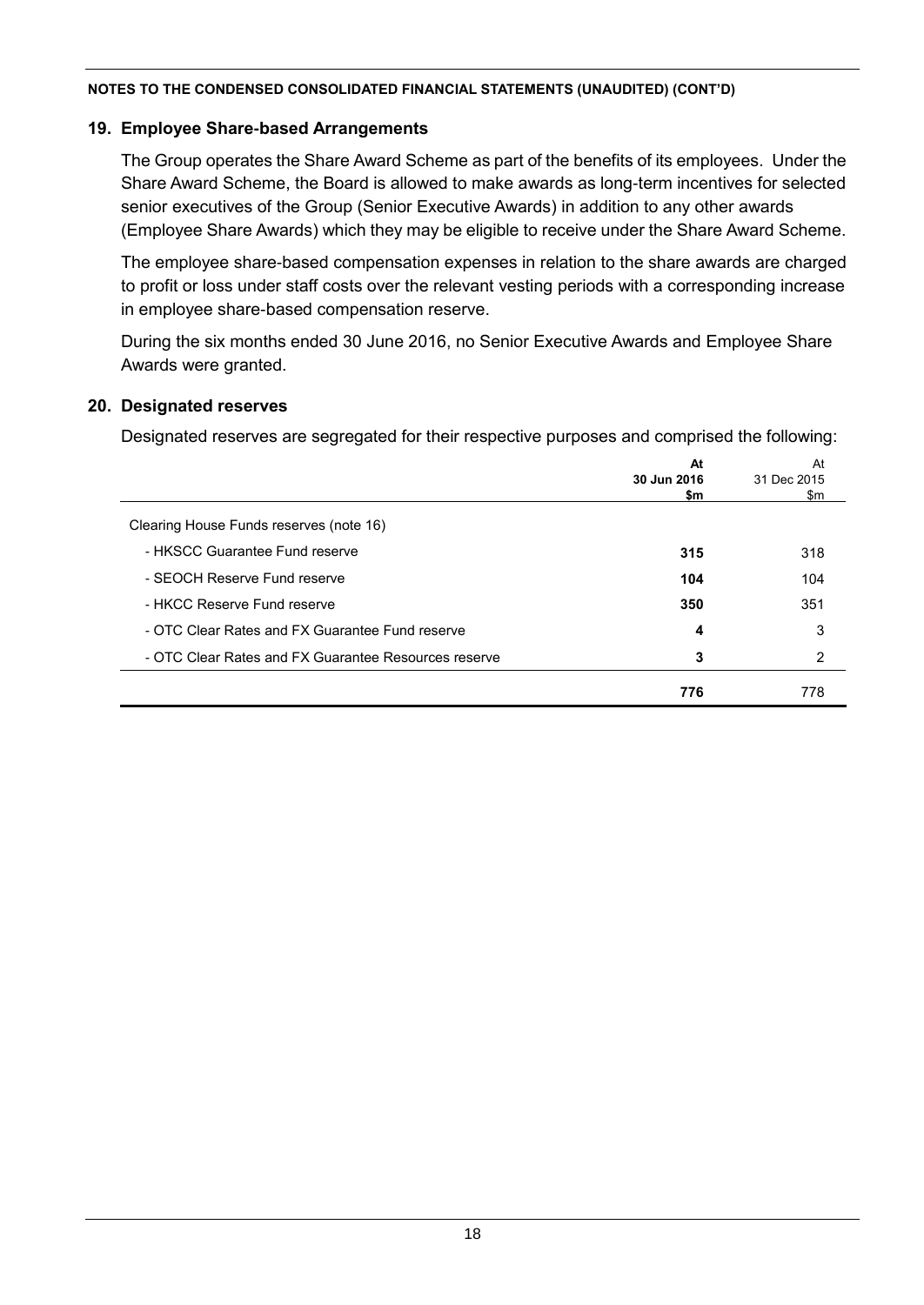# **21. Notes to the Condensed Consolidated Statement of Cash Flows**

Reconciliation of profit before taxation to net cash inflow from principal operating activities:

|                                                                           | Six months<br>ended<br>30 Jun 2016<br>\$m | Six months<br>ended<br>30 Jun 2015<br>\$m |
|---------------------------------------------------------------------------|-------------------------------------------|-------------------------------------------|
| Profit before taxation                                                    | 3,512                                     | 4,866                                     |
| Adjustments for:                                                          |                                           |                                           |
| Net interest income                                                       | (304)                                     | (346)                                     |
| Dividend income                                                           | (3)                                       | (4)                                       |
| Net fair value gains including interest income on financial               |                                           |                                           |
| assets measured at fair value through profit or loss and                  |                                           |                                           |
| financial liabilities at fair value through profit or loss                | (68)                                      | (57)                                      |
| Forfeiture of unclaimed cash dividends held by HKSCC                      |                                           |                                           |
| Nominees Limited                                                          | (11)                                      | (5)                                       |
| Amortisation of lease premium for land under premises expenses            | 1                                         | 1                                         |
| Finance costs                                                             | 43                                        | 77                                        |
| Depreciation and amortisation                                             | 382                                       | 325                                       |
| Employee share-based compensation benefits                                | 102                                       | 80                                        |
| Provision for/(reversal of provision for) impairment losses of            |                                           |                                           |
| receivables                                                               | 2                                         | (71)                                      |
| Share of loss of a joint venture                                          | 5                                         | 5                                         |
| Changes in provisions                                                     | 11                                        | 19                                        |
| Net decrease/(increase) in financial assets of Margin Funds               | 9,207                                     | (25,065)                                  |
| Net (decrease)/increase in financial liabilities of Margin Funds          | (9, 208)                                  | 25,062                                    |
| Net decrease/(increase) in Clearing House Fund financial assets           | 274                                       | (3,996)                                   |
| Net (decrease)/increase in Clearing House Fund financial liabilities      | (272)                                     | 3,897                                     |
| Net increase in financial assets measured at fair value through           |                                           |                                           |
| profit or loss less financial liabilities at fair value through profit or |                                           |                                           |
| loss                                                                      | (58)                                      | (9)                                       |
| Decrease in cash prepayments for A shares                                 | 129                                       | 619                                       |
| Decrease/(increase) in accounts receivable, prepayments and               |                                           |                                           |
| deposits                                                                  | 7,211                                     | (4, 515)                                  |
| (Decrease)/increase in other current liabilities                          | (7, 503)                                  | 3,987                                     |
| Net cash inflow from principal operations                                 | 3,452                                     | 4,870                                     |
| Dividends received                                                        | $\mathbf{2}$                              | 2                                         |
| Interest received from bank deposits                                      | 359                                       | 357                                       |
| Interest received from financial assets measured at fair value            |                                           |                                           |
| through profit or loss                                                    | 43                                        | 26                                        |
| Interest paid to Participants                                             | (55)                                      | (11)                                      |
| Income tax paid                                                           | (365)                                     | (192)                                     |
| Net cash inflow from principal operating activities                       | 3,436                                     | 5,052                                     |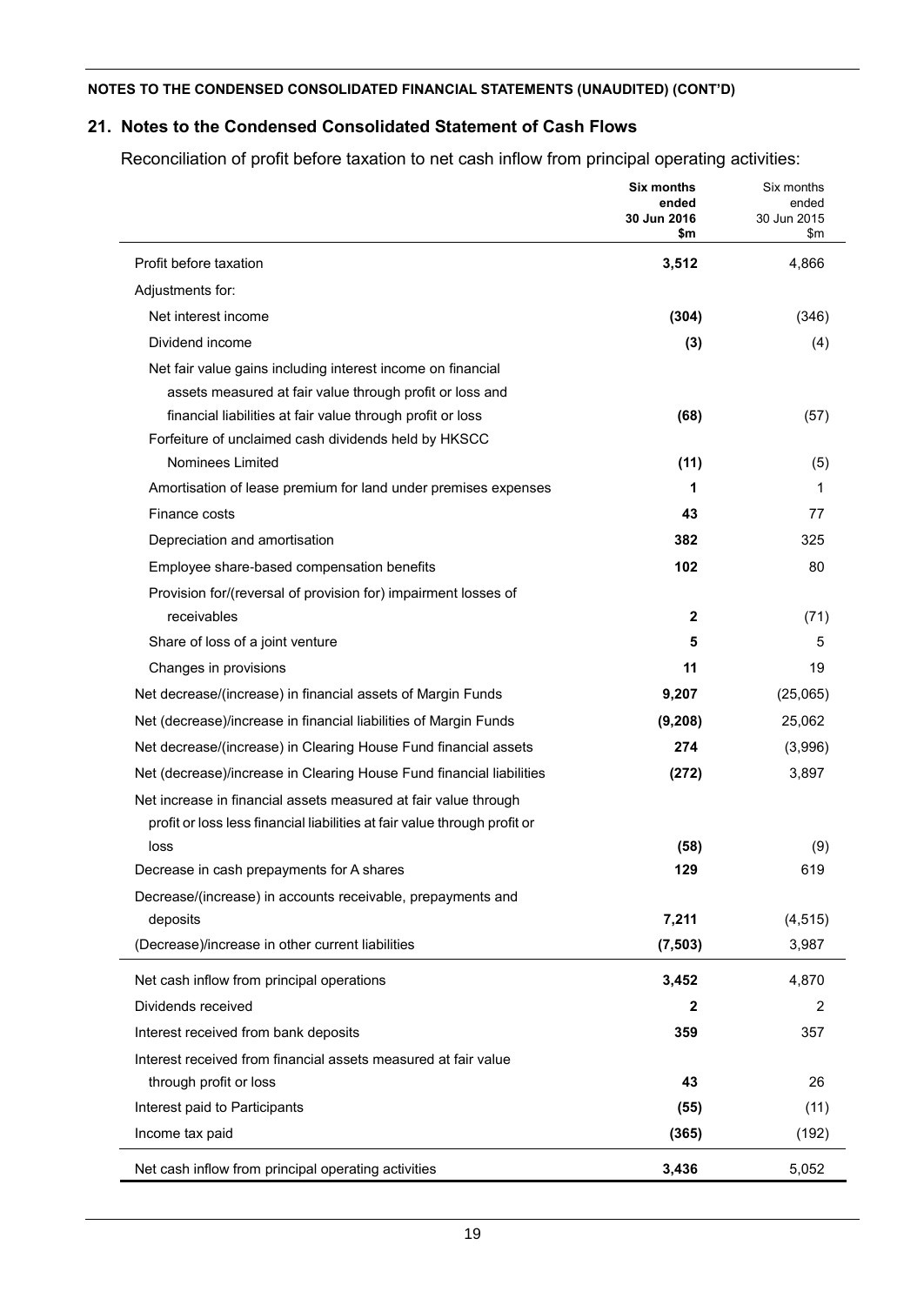# **22. Capital Expenditures and Commitments**

During the six months ended 30 June 2016, the Group incurred capital expenditures of \$266 million (2015: \$262 million) related to renovation of new offices and the development and upgrade of various information technology systems including the commodities trading and clearing systems, a cash trading system, a pre-trade risk management system for Derivatives Market, trading and clearing systems to facilitate mutual stock market access between Mainland China and Hong Kong, and a new corporate Enterprise Resource Planning system.

At 30 June 2016, the Group's commitments in respect of capital expenditure were as follows:

|                                               | At<br>30 Jun 2016<br>\$m | At<br>31 Dec 2015<br>\$m |
|-----------------------------------------------|--------------------------|--------------------------|
| Contracted but not provided for               |                          |                          |
| - fixed assets                                | 19                       | 4                        |
| - intangible assets                           | 67                       | 43                       |
| Authorised but not contracted for             |                          |                          |
| - fixed assets                                | 220                      | 264                      |
| intangible assets<br>$\overline{\phantom{a}}$ | 595                      | 650                      |
|                                               | 901                      | 961                      |

The Group's capital expenditure commitments were mainly related to the development and enhancement of information technology systems including cash and commodities trading and clearing systems, and trading and clearing systems to facilitate mutual stock market access between Mainland China and Hong Kong.

# **23. Contingent Liabilities**

At 30 June 2016, the Group's material contingent liabilities were as follows:

- (a) The Group had a contingent liability in respect of potential calls to be made by the Securities and Futures Commission (SFC) to replenish all or part of compensation less recoveries paid by the Unified Exchange Compensation Fund established under the Securities Ordinance up to an amount not exceeding \$71 million (31 December 2015: \$71 million). Up to 30 June 2016, no calls had been made by the SFC in this connection.
- (b) The Group had undertaken to indemnify the Collector of Stamp Revenue against any underpayment of stamp duty by its Participants of up to \$200,000 for each Participant. In the unlikely event that all of its 530 trading Participants covered by the indemnity at 30 June 2016 (31 December 2015: 515) defaulted, the maximum contingent liability of the Group under the indemnity would amount to \$106 million (31 December 2015: \$103 million).
- (c) HKEX had given an undertaking in favour of HKSCC to contribute up to \$50 million in the event of HKSCC being wound up while it is a wholly-owned subsidiary of HKEX or within one year after HKSCC ceases to be a wholly-owned subsidiary of HKEX, for payment of the liabilities of HKSCC contracted before HKSCC ceases to be a wholly-owned subsidiary of HKEX, and for the costs of winding up.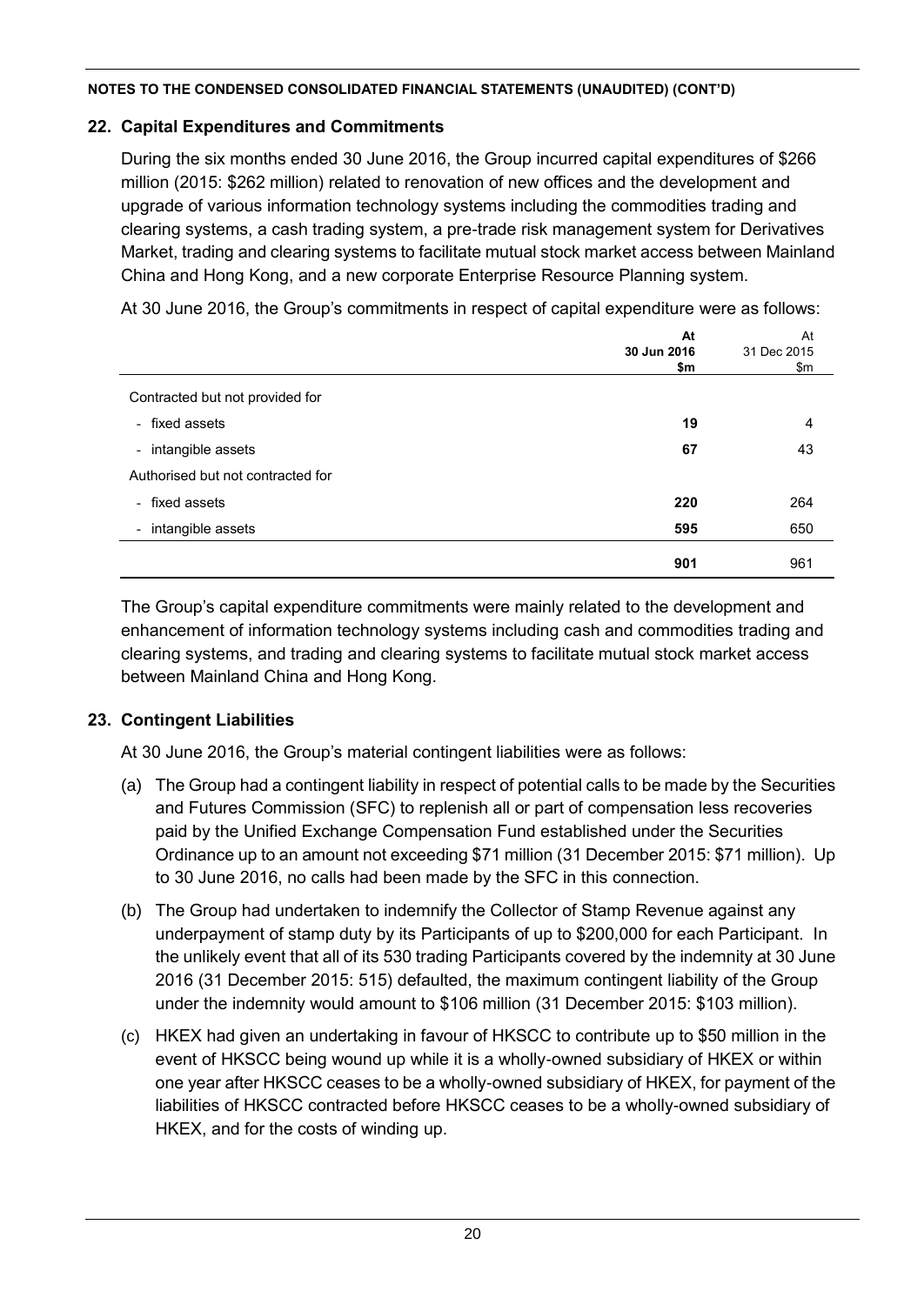### **23. Contingent Liabilities (continued)**

# (d) US litigation

In 2013, the LME, LME Holdings Limited (LMEH) and HKEX were named as defendants in aluminium warehousing litigation alleging anti-competitive behaviour in the United States (US). Following vigorous defence by the Group, the US District Court for the Southern District of New York (District Court) dismissed all the claims in a series of orders. In 2014, plaintiffs classified as "consumer end users" and "commercial end users" filed appeals against the District Court's decisions but the appeals were all dismissed by the US Court of Appeals in July 2015 with the agreement of the plaintiffs. While the direct action plaintiffs and plaintiffs classified as "first level" purchasers do not currently have a right to appeal against the District Court's decisions, they may do so after their claims against the other non-HKEX group defendants have concluded or if the court grants them permission to appeal in the meantime. It is not clear when the litigation against the non-HKEX group defendants will conclude but to date, no application to appeal has been filed by any of the direct action plaintiffs or the "first level" purchasers against the District Court's decisions.

# **24. Material Related Party Transactions**

(a) Key management personnel compensation

|                                                 | Six months<br>ended<br>30 Jun 2016<br>\$m | Six months<br>ended<br>30 Jun 2015<br>\$m |
|-------------------------------------------------|-------------------------------------------|-------------------------------------------|
| Salaries and other short-term employee benefits | 60                                        | 69                                        |
| Employee share-based compensation benefits      | 33                                        | 27                                        |
| Retirement benefit costs                        | 4                                         | 5                                         |
|                                                 | 97                                        | 101                                       |

# (b) Post-retirement benefit plans

The Group has sponsored a defined contribution provident fund scheme (ORSO Plan) and a Mandatory Provident Fund scheme (MPF Scheme) for the benefits of its employees in Hong Kong. The Group has also sponsored a defined contribution pension scheme for all employees of LMEH, LME and LME Clear (LME Pension Scheme). The retirement benefit costs charged to the condensed consolidated income statement represent contributions paid and payable by the Group to the ORSO Plan, the MPF Scheme and the LME Pension Scheme and related fees (note 5). At 30 June 2016, the contributions payable to the post-retirement benefit plans were below \$1 million (31 December 2015: \$3 million).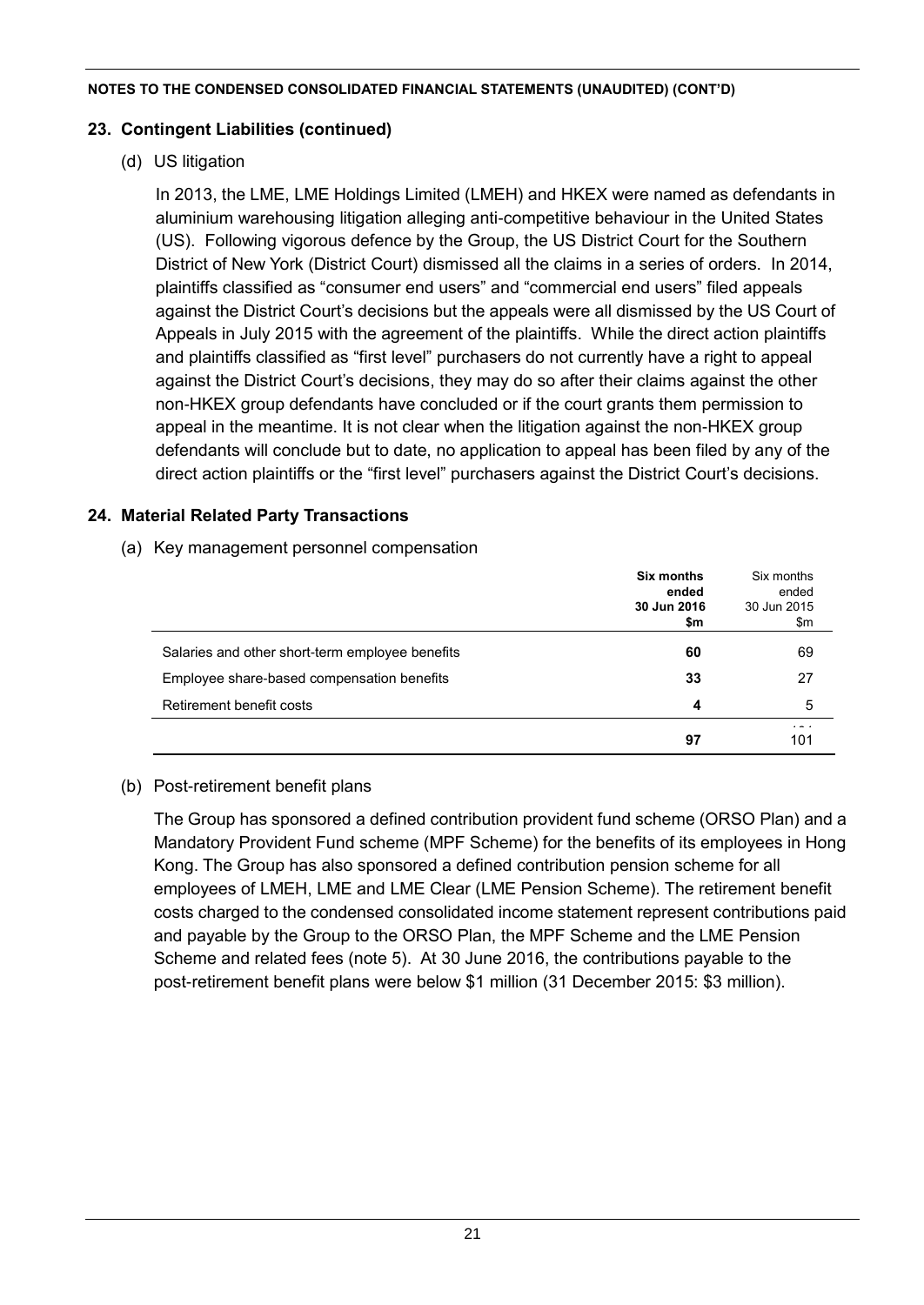# **24. Material Related Party Transactions (continued)**

(c) Transactions and balance with a joint venture, China Exchanges Services Company Limited (CESC)

|                                  | Six months<br>ended<br>30 Jun 2016<br>\$m | Six months<br>ended<br>30 Jun 2015<br>\$m |
|----------------------------------|-------------------------------------------|-------------------------------------------|
| Transactions with CESC:          |                                           |                                           |
| - Management fee charged to CESC | $\mathbf{2}$                              | 2                                         |
|                                  |                                           |                                           |
|                                  | At                                        | At                                        |
|                                  | 30 Jun 2016                               | 31 Dec 2015                               |
|                                  | \$m                                       | \$m                                       |
| Balance with CESC:               |                                           |                                           |
| - Amount due from CESC           | 1                                         | 5                                         |

(d) Save as aforesaid, the Group has entered into other transactions in the ordinary course of business with companies that are related parties but the amounts were immaterial.

# **25. Pledge of Assets**

LME Clear receives debt securities and gold bullion as collateral for margin posted by its Clearing Participants. The total fair value of this collateral was US\$1,717 million (HK\$13,320 million) at 30 June 2016 (31 December 2015: US\$2,015 million (HK\$15,617 million)). LME Clear is obliged to return this non-cash collateral upon request when the Clearing Participants' collateral obligations have been substituted with cash collateral or otherwise discharged.

LME Clear also holds securities as collateral in respect of its investments in overnight triparty reverse repurchase agreements under which it is obliged to return equivalent securities to the counterparties at maturity of the reverse repurchase agreements. The fair value of this collateral was US\$6,803 million (HK\$52,777 million) at 30 June 2016 (31 December 2015: US\$7,911 million (HK\$61,311 million)).

The above non-cash collateral, which LME Clear is permitted to sell or repledge in the absence of default by the counterparties, was not recorded on the condensed consolidated statement of financial position of the Group at 30 June 2016. Such non-cash collateral, together with certain financial assets amounting to US\$450 million (HK\$3,487 million) at 30 June 2016 (31 December 2015: US\$639 million (HK\$4,953 million)), have been repledged to LME Clear's investment agent and custodian banks under first floating charge and security arrangements for the settlement and depository services they provide in respect of the collateral and investments held. The floating charge could convert to a fixed charge in the event of contract termination, or default or insolvency of LME Clear.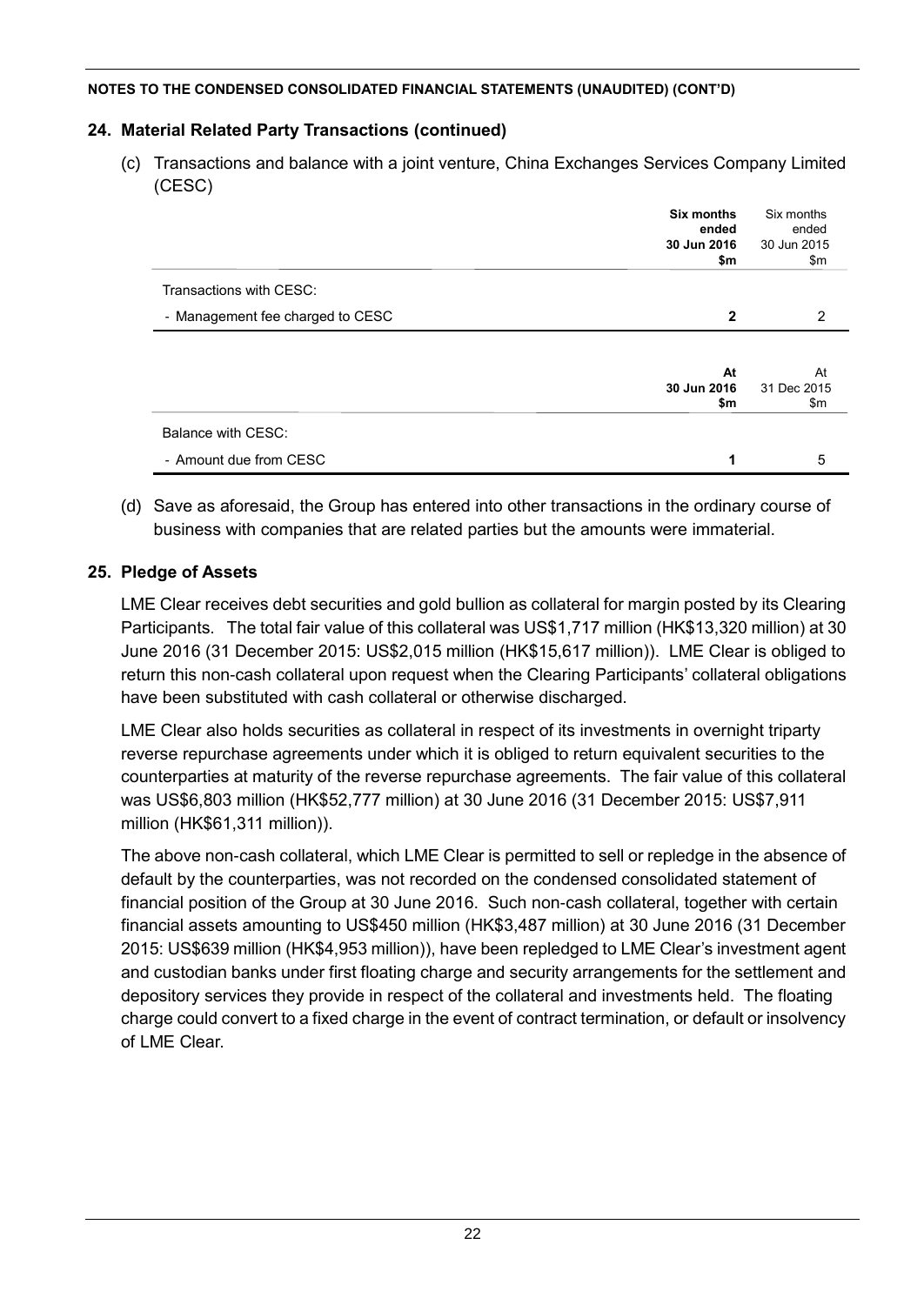#### **26. Fair Value of Financial Assets and Financial Liabilities**

(a) Financial assets and financial liabilities carried at fair value

At 30 June 2016 and 31 December 2015, no non-financial assets or liabilities were carried at fair value.

The following tables present the carrying value of financial assets and financial liabilities measured at fair value according to the levels of the fair value hierarchy defined in HKFRS 13: Fair Value Measurement, with the fair value of each financial asset and financial liability categorised based on the lowest level of input that is significant to that fair value measurement. The levels are defined as follows:

- Level 1: fair values measured using quoted prices (unadjusted) in active markets for identical assets or liabilities.
- Level 2: fair values measured using valuation techniques in which all significant inputs other than quoted prices included within Level 1 are directly or indirectly based on observable market data.
- Level 3: fair values measured using valuation techniques in which any significant input is not based on observable market data.

|                                                                          | At 30 Jun 2016 |                    |              |
|--------------------------------------------------------------------------|----------------|--------------------|--------------|
| Recurring fair value measurements:                                       | Level 1        | Level <sub>2</sub> | <b>Total</b> |
|                                                                          | \$m            | \$m                | \$m          |
| <b>Financial assets</b>                                                  |                |                    |              |
| Financial assets measured at fair value<br>through profit or loss:       |                |                    |              |
| - equity securities                                                      | 420            |                    | 420          |
| - debt securities                                                        | 3,023          | 4,974              | 7,997        |
| - forward foreign exchange contracts                                     |                | 5                  | 5            |
| - base metals futures and options contracts<br>cleared through LME Clear |                | 47,843             | 47,843       |
|                                                                          | 3,443          | 52,822             | 56,265       |
| <b>Financial liabilities</b>                                             |                |                    |              |
| Financial liabilities at fair value through<br>profit or loss:           |                |                    |              |
| - forward foreign exchange contracts                                     |                | 7                  | 7            |
| - base metals futures and options contracts<br>cleared through LME Clear |                | 47,843             | 47,843       |
|                                                                          |                | 47,850             | 47,850       |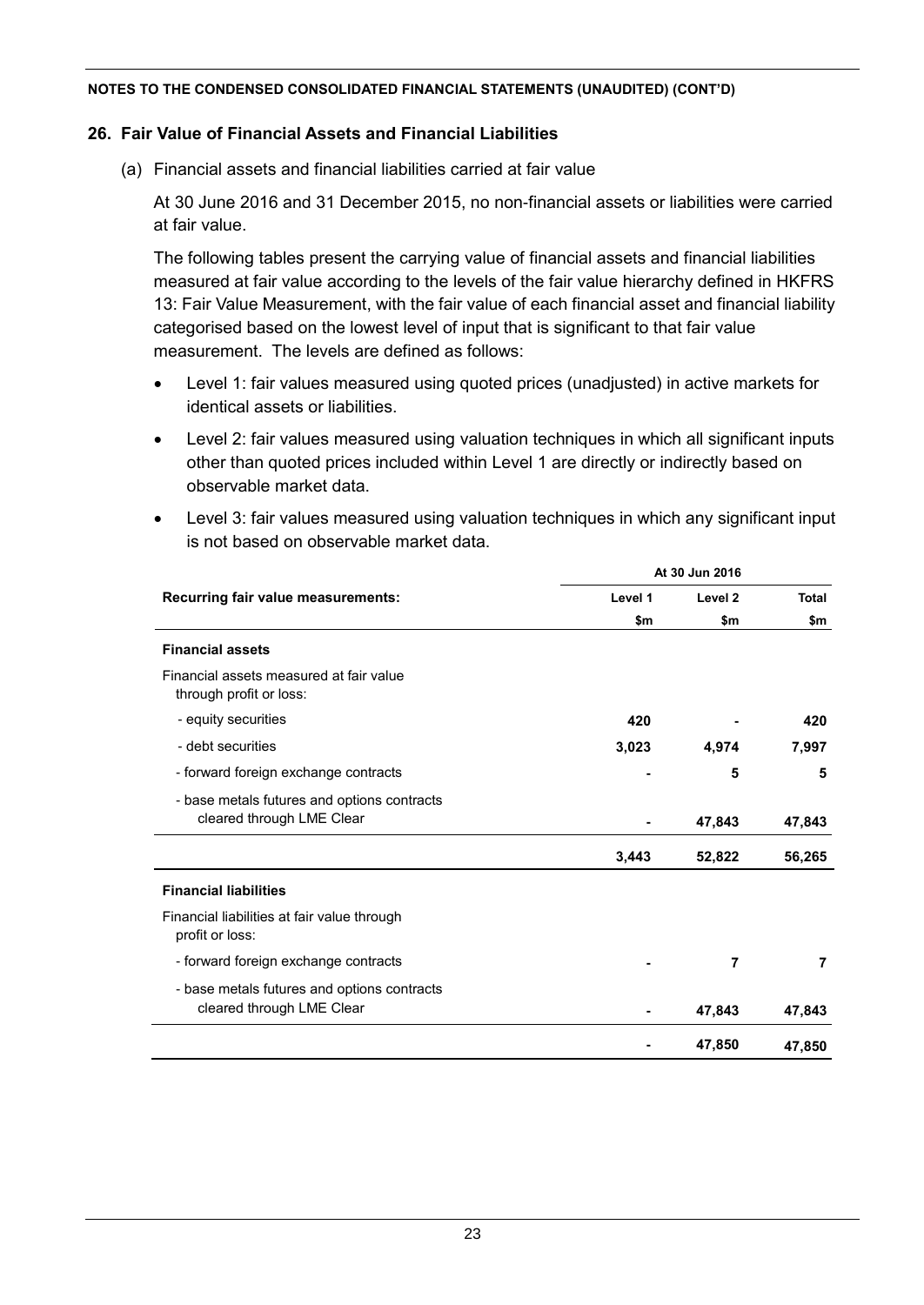# **26. Fair Value of Financial Assets and Financial Liabilities (continued)**

(a) Financial assets and financial liabilities carried at fair value (continued)

|                                                                    | At 31 Dec 2015 |                    |        |
|--------------------------------------------------------------------|----------------|--------------------|--------|
| Recurring fair value measurements:                                 | Level 1        | Level <sub>2</sub> | Total  |
|                                                                    | $\mathsf{Sm}$  | $\mathsf{Sm}$      | \$m\$  |
| <b>Financial assets</b>                                            |                |                    |        |
| Financial assets measured at fair value<br>through profit or loss: |                |                    |        |
| - equity securities                                                | 185            |                    | 185    |
| - debt securities                                                  | 4,953          | 3,081              | 8,034  |
| - forward foreign exchange contracts                               |                | 6                  | 6      |
| - base metals futures and options contracts                        |                |                    |        |
| cleared through LME Clear                                          |                | 64,480             | 64,480 |
|                                                                    | 5,138          | 67,567             | 72,705 |
| <b>Financial liabilities</b>                                       |                |                    |        |
| Financial liabilities at fair value through<br>profit or loss:     |                |                    |        |
| - forward foreign exchange contracts                               |                | 6                  | 6      |
| - base metals futures and options contracts                        |                |                    |        |
| cleared through LME Clear                                          |                | 64,480             | 64,480 |
|                                                                    |                | 64,486             | 64,486 |

During the six months ended 30 June 2016, there were no transfers of instruments between Level 1 and Level 2.

Level 2 fair values of debt securities, forward foreign exchange contracts and base metals futures and options contracts have been determined based on quotes from market makers or alternative pricing sources supported by observable inputs. The most significant input are market interest rates and market prices of metals.

The Group's policy is to recognise transfers into and out of fair value hierarchy levels as of the date of the event or change in circumstances that caused the transfer.